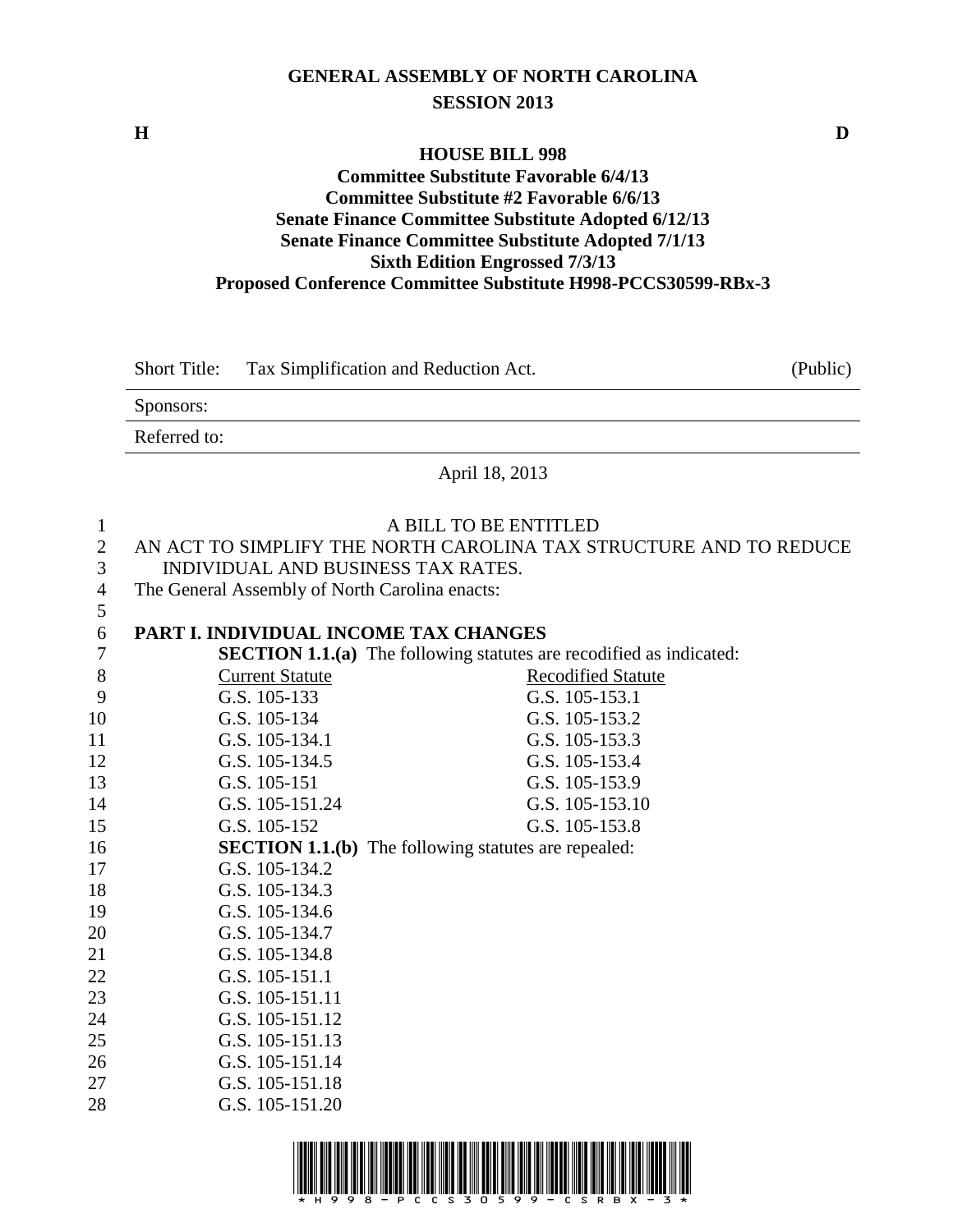|                | <b>General Assembly Of North Carolina</b>                                                                | <b>Session 2013</b> |
|----------------|----------------------------------------------------------------------------------------------------------|---------------------|
| 1              | G.S. 105-151.21                                                                                          |                     |
| $\mathbf{2}$   | G.S. 105-151.25                                                                                          |                     |
| $\mathfrak{Z}$ | G.S. 105-151.26                                                                                          |                     |
| $\overline{4}$ | G.S. 105-151.33                                                                                          |                     |
| 5              | <b>SECTION 1.1.(c)</b> G.S. 105-134.1, recodified by this Part as G.S. 105-153.3, reads                  |                     |
| 6              | as rewritten:                                                                                            |                     |
| $\tau$         | "§ 105-153.3. Definitions.                                                                               |                     |
| $8\,$          | The following definitions apply in this Part:                                                            |                     |
| 9              | Adjusted gross income. – Defined in section 62 of the Code.<br>(1)                                       |                     |
| 10             | $(1a)(2)$ Code. – Defined in G.S. 105-228.90.                                                            |                     |
| 11             | $\left(\frac{2}{3}\right)$ Department. – The Department of Revenue.                                      |                     |
| 12             | $\left(\frac{3}{4}\right)$ Educational institution. – An educational institution that normally maintains |                     |
| 13             | a regular faculty and curriculum and normally has a regularly organized                                  |                     |
| 14             | body of students in attendance at the place where its educational activities                             |                     |
| 15             | are carried on.                                                                                          |                     |
| 16             | $\left(\frac{4}{5}\right)$ Fiscal year. – Defined in section 441(e) of the Code.                         |                     |
| 17             | $\left(\frac{5}{6}\right)$ Gross income. – Defined in section 61 of the Code.                            |                     |
| 18             | $\overline{(6)(7)}$ Head of household. – Defined in section 2(b) of the Code.                            |                     |
| 19             | $(7)(8)$ Individual. – A human being.                                                                    |                     |
| 20             | $\frac{(7a)(9)}{(7a)(9)}$ Limited liability company. – Either a domestic limited liability company       |                     |
| 21             | organized under Chapter 57C of the General Statutes or a foreign limited                                 |                     |
| 22             | liability company authorized by that Chapter to transact business in this                                |                     |
| 23             | State that is classified for federal income tax purposes as a partnership. As                            |                     |
| 24             | applied to a limited liability company that is a partnership under this Part,                            |                     |
| 25             | the term "partner" means a member of the limited liability company.                                      |                     |
| 26             | Repealed by Session Laws 1998 98, s. 9, effective August 14, 1998.<br>(7b)                               |                     |
| 27             | $(8)(10)$ Married individual. – An individual who is married and is considered                           |                     |
| 28             | married as provided in section 7703 of the Code.                                                         |                     |
| 29             | $\left(\frac{9}{11}\right)$ Nonresident individual. – An individual who is not a resident of this State. |                     |
| 30             | North<br>Carolina<br>taxable<br>(10)(12)<br>income.                                                      | Defined<br>in       |
| 31             | G.S. 105-134.5.G.S. 105-153.5.                                                                           |                     |
| 32             | $\frac{(10a)(13)}{(10a)(13)}$ Partnership. – A domestic partnership, a foreign partnership, or a limited |                     |
| 33             | liability company.                                                                                       |                     |
| 34             | $(11)(14)$ Person. – Defined in G.S. 105-228.90.                                                         |                     |
| 35             | $\frac{(12)(15)}{(12)(15)}$ Resident. – An individual who is domiciled in this State at any time         |                     |
| 36             | during the taxable year or who resides in this State during the taxable year                             |                     |
| 37             | for other than a temporary or transitory purpose. In the absence of                                      |                     |
| 38             | convincing proof to the contrary, an individual who is present within the                                |                     |
| 39             | State for more than 183 days during the taxable year is presumed to be a                                 |                     |
| 40             | resident, but the absence of an individual from the state for more than 183                              |                     |
| 41             | days raises no presumption that the individual is not a resident. A resident                             |                     |
| 42             | who removes from the State during a taxable year is considered a resident                                |                     |
| 43             | until he has both established a definite domicile elsewhere and abandoned                                |                     |
| 44             | any domicile in this State. The fact of marriage does not raise any                                      |                     |
| 45             | presumption as to domicile or residence.                                                                 |                     |
| 46             | Retirement benefits. - Amounts paid to a former employee or the beneficiary<br>(13)                      |                     |
| 47             | of a former employee under a written retirement plan established by the                                  |                     |
| 48             | employer to provide payments to an employee or the beneficiary of an                                     |                     |
| 49             | employee after the end of the employee's employment with the employer                                    |                     |
| 50             | where the right to receive the payments is based upon the employment                                     |                     |
| 51             | relationship. With respect to a self-employed individual or the beneficiary of                           |                     |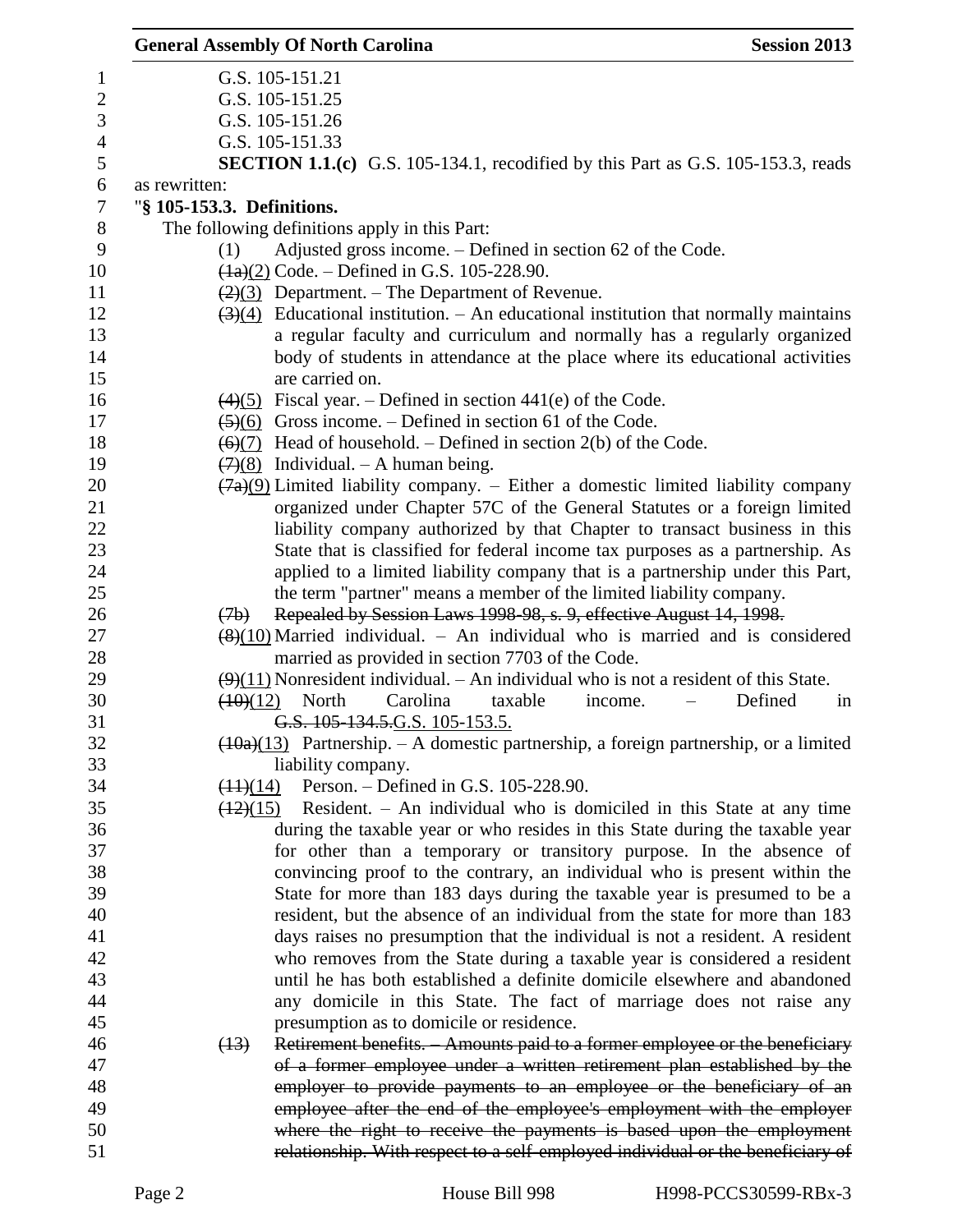|                                                 | <b>General Assembly Of North Carolina</b> |                   |                                                       |                                                                                                                                                                                                                                                                                                                                                                                                       | <b>Session 2013</b>       |
|-------------------------------------------------|-------------------------------------------|-------------------|-------------------------------------------------------|-------------------------------------------------------------------------------------------------------------------------------------------------------------------------------------------------------------------------------------------------------------------------------------------------------------------------------------------------------------------------------------------------------|---------------------------|
| 1<br>$\overline{c}$<br>3<br>$\overline{4}$<br>5 |                                           |                   |                                                       | a self-employed individual, the term means amounts paid to the individual or<br>beneficiary of the individual under a written retirement plan established by<br>the individual to provide payments to the individual or the beneficiary of the<br>individual after the end of the self-employment. In addition, the term<br>includes amounts received from an individual retirement account described |                           |
| 6                                               |                                           |                   |                                                       | in section 408 of the Code or from an individual retirement annuity                                                                                                                                                                                                                                                                                                                                   |                           |
| 7                                               |                                           |                   |                                                       | described in section 408 of the Code. For the purpose of this subdivision, the                                                                                                                                                                                                                                                                                                                        |                           |
| 8                                               |                                           |                   |                                                       | term "employee" includes a volunteer worker.                                                                                                                                                                                                                                                                                                                                                          |                           |
| 9                                               | $\left(14\right)\left(16\right)$          |                   |                                                       | S Corporation. $-$ Defined in G.S. 105-131(b).                                                                                                                                                                                                                                                                                                                                                        |                           |
| 10                                              | $\frac{(15)(17)}{2}$                      |                   | Secretary. - The Secretary of Revenue.                |                                                                                                                                                                                                                                                                                                                                                                                                       |                           |
| 11                                              | (16)                                      |                   |                                                       | Repealed by Session Laws 2011-145, s. 31A.1(a), effective for taxable years                                                                                                                                                                                                                                                                                                                           |                           |
| 12                                              |                                           |                   | beginning on or after January 1, 2012.                |                                                                                                                                                                                                                                                                                                                                                                                                       |                           |
| 13                                              | $\left(\frac{17}{18}\right)$              |                   |                                                       | Taxable year. $-$ Defined in section 441(b) of the Code.                                                                                                                                                                                                                                                                                                                                              |                           |
| 14                                              | $\frac{(18)(19)}{2}$                      |                   |                                                       | Taxpayer. - An individual subject to the tax imposed by this Part.                                                                                                                                                                                                                                                                                                                                    |                           |
| 15                                              |                                           |                   |                                                       | $\overline{(19)(20)}$ This State. – The State of North Carolina."                                                                                                                                                                                                                                                                                                                                     |                           |
| 16                                              |                                           |                   |                                                       | <b>SECTION 1.1.(d)</b> Part 2 of Article 4 of Chapter 105 of the General Statutes is                                                                                                                                                                                                                                                                                                                  |                           |
| 17                                              |                                           |                   | amended by adding the following new sections to read: |                                                                                                                                                                                                                                                                                                                                                                                                       |                           |
| 18                                              |                                           |                   | "§ 105-153.5. Modifications to adjusted gross income. |                                                                                                                                                                                                                                                                                                                                                                                                       |                           |
| 19                                              | (a)                                       |                   |                                                       | Deduction Amount. – In calculating North Carolina taxable income, a taxpayer may                                                                                                                                                                                                                                                                                                                      |                           |
| 20                                              |                                           |                   |                                                       | deduct from adjusted gross income either the standard deduction amount provided in                                                                                                                                                                                                                                                                                                                    |                           |
| 21                                              |                                           |                   |                                                       | subdivision $(1)$ of this subsection or the itemized deduction amount provided in subdivision $(2)$                                                                                                                                                                                                                                                                                                   |                           |
| 22                                              |                                           |                   |                                                       | of this subsection that the taxpayer claimed under the Code. In the case of a married couple                                                                                                                                                                                                                                                                                                          |                           |
| 23                                              |                                           |                   |                                                       | filing separate returns, a taxpayer may not deduct the standard deduction amount if the taxpayer                                                                                                                                                                                                                                                                                                      |                           |
| 24                                              |                                           |                   |                                                       | or the taxpayer's spouse claims the itemized deductions amount.                                                                                                                                                                                                                                                                                                                                       |                           |
| 25                                              | (1)                                       |                   |                                                       | Standard deduction amount. $-$ An amount equal to the amount listed in the                                                                                                                                                                                                                                                                                                                            |                           |
| 26                                              |                                           |                   |                                                       | table below based on the taxpayer's filing status:                                                                                                                                                                                                                                                                                                                                                    |                           |
| 27                                              |                                           |                   | <b>Filing Status</b>                                  |                                                                                                                                                                                                                                                                                                                                                                                                       | <b>Standard Deduction</b> |
| 28                                              |                                           |                   | Married, filing jointly                               | \$15,000                                                                                                                                                                                                                                                                                                                                                                                              |                           |
| 29                                              |                                           |                   | <b>Head of Household</b>                              | 12,000                                                                                                                                                                                                                                                                                                                                                                                                |                           |
| 30                                              |                                           | Single            |                                                       | 7,500                                                                                                                                                                                                                                                                                                                                                                                                 |                           |
| 31                                              |                                           |                   | Married, filing separately                            | 7,500                                                                                                                                                                                                                                                                                                                                                                                                 |                           |
| 32                                              | (2)                                       |                   |                                                       | <u>Itemized deduction amount. – An amount equal to the sum of the items listed</u>                                                                                                                                                                                                                                                                                                                    |                           |
| 33                                              |                                           |                   |                                                       | in this subdivision. The amounts allowed under this subdivision are not                                                                                                                                                                                                                                                                                                                               |                           |
| 34                                              |                                           |                   |                                                       |                                                                                                                                                                                                                                                                                                                                                                                                       |                           |
| 35                                              |                                           |                   |                                                       | subject to the overall limitation on itemized deductions under section 68 of                                                                                                                                                                                                                                                                                                                          |                           |
|                                                 |                                           | the Code.         |                                                       |                                                                                                                                                                                                                                                                                                                                                                                                       |                           |
| 36                                              |                                           | $\underline{a}$ . |                                                       | The amount allowed as a deduction for charitable contributions under                                                                                                                                                                                                                                                                                                                                  |                           |
| 37                                              |                                           |                   |                                                       | section 170 of the Code for that taxable year.                                                                                                                                                                                                                                                                                                                                                        |                           |
| 38                                              |                                           | <u>b.</u>         |                                                       | The amount allowed as a deduction for interest paid or accrued                                                                                                                                                                                                                                                                                                                                        |                           |
| 39                                              |                                           |                   |                                                       | during the taxable year under section 163(h) of the Code with respect                                                                                                                                                                                                                                                                                                                                 |                           |
| 40                                              |                                           |                   |                                                       | to any qualified residence plus the amount claimed by the taxpayer as                                                                                                                                                                                                                                                                                                                                 |                           |
| 41                                              |                                           |                   |                                                       | a deduction for property taxes paid or accrued on real estate under                                                                                                                                                                                                                                                                                                                                   |                           |
| 42                                              |                                           |                   |                                                       | section 164 of the Code for that taxable year. The amount allowed                                                                                                                                                                                                                                                                                                                                     |                           |
| 43                                              |                                           |                   |                                                       | under this sub-subdivision may not exceed twenty thousand dollars                                                                                                                                                                                                                                                                                                                                     |                           |
| 44                                              |                                           |                   | $(\$20,000).$                                         |                                                                                                                                                                                                                                                                                                                                                                                                       |                           |
| 45                                              | (b)                                       |                   |                                                       | Other Deductions. - In calculating North Carolina taxable income, a taxpayer may                                                                                                                                                                                                                                                                                                                      |                           |
| 46                                              |                                           |                   |                                                       | deduct from the taxpayer's adjusted gross income any of the following items that are included                                                                                                                                                                                                                                                                                                         |                           |
| 47                                              | in the taxpayer's adjusted gross income:  |                   |                                                       |                                                                                                                                                                                                                                                                                                                                                                                                       |                           |
| 48                                              | (1)                                       |                   |                                                       | Interest upon the obligations of any of the following:                                                                                                                                                                                                                                                                                                                                                |                           |
| 49                                              |                                           | $\underline{a}$ . |                                                       | The United States or its possessions.                                                                                                                                                                                                                                                                                                                                                                 |                           |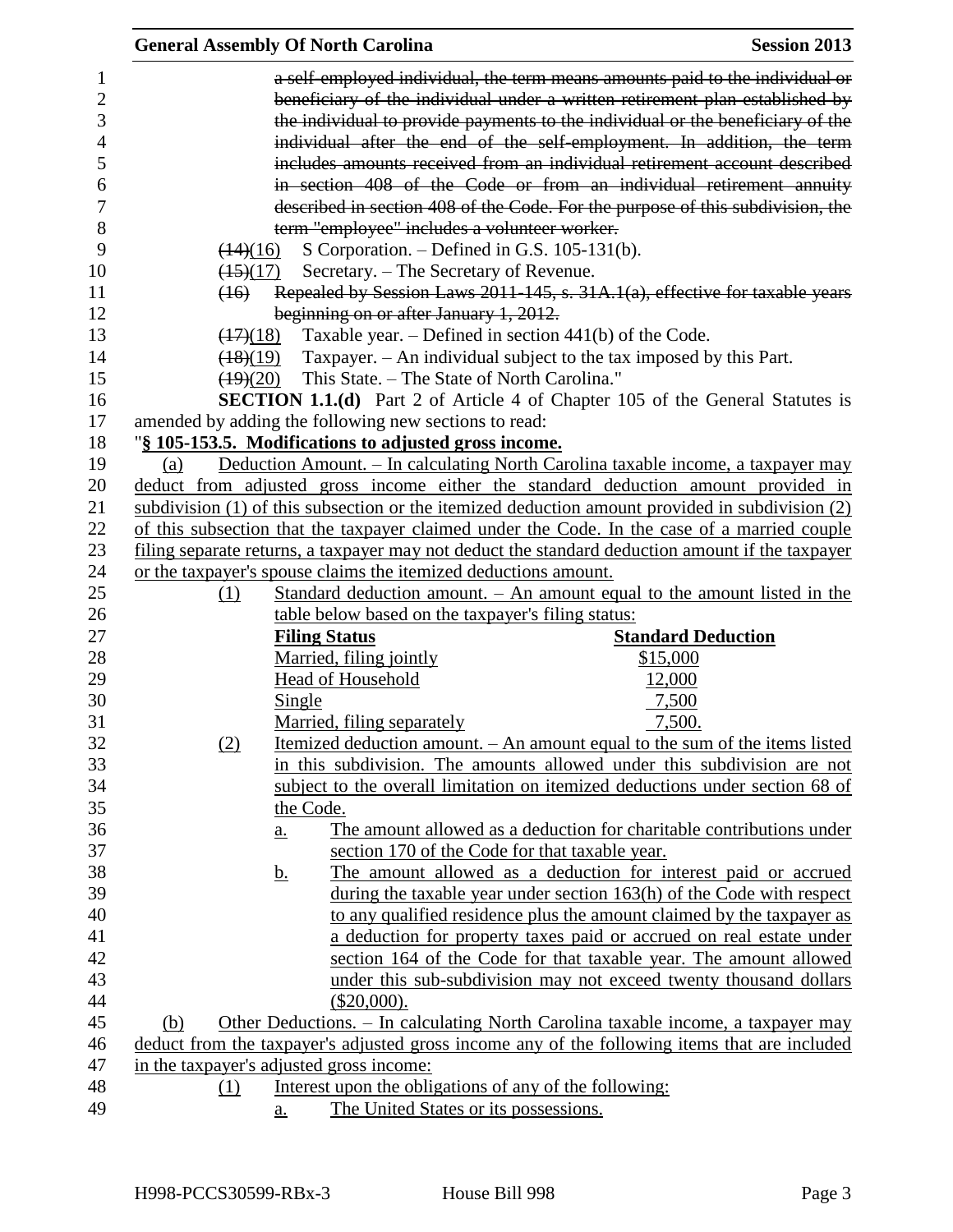|     |     | <b>General Assembly Of North Carolina</b>                                                    | <b>Session 2013</b> |
|-----|-----|----------------------------------------------------------------------------------------------|---------------------|
|     |     | <u>b.</u><br>This State, a political subdivision of this State, or a commission, an          |                     |
|     |     | authority, or another agency of this State or of a political subdivision                     |                     |
|     |     | of this State.                                                                               |                     |
|     |     | A nonprofit educational institution organized or chartered under the<br>$\underline{c}$ .    |                     |
|     |     | laws of this State.                                                                          |                     |
|     | (2) | Gain from the disposition of obligations issued before July 1, 1995, to the                  |                     |
|     |     | extent the gain is exempt from tax under the laws of this State.                             |                     |
|     | (3) | Benefits received under Title II of the Social Security Act and amounts                      |                     |
|     |     | received from retirement annuities or pensions paid under the provisions of                  |                     |
|     |     | the Railroad Retirement Act of 1937.                                                         |                     |
|     | (4) | Refunds of State, local, and foreign income taxes included in the taxpayer's                 |                     |
|     |     | gross income.                                                                                |                     |
|     | (5) | The amount received during the taxable year from one or more State, local,                   |                     |
|     |     | or federal government retirement plans to the extent the amount is exempt                    |                     |
|     |     | from tax under this Part pursuant to a court order in settlement of any of the               |                     |
|     |     | <u>following cases:</u>                                                                      |                     |
|     |     | Bailey v. State, 92 CVS 10221, 94 CVS 6904, 95 CVS 6625, 95 CVS<br>$\underline{a}$ .         |                     |
|     |     | 8230.                                                                                        |                     |
|     |     | Emory v. State, 98 CVS 0738.<br><u>b.</u><br>Patton v. State, 95 CVS 04346.                  |                     |
|     | (6) | $\underline{c}$ .<br>Income that meets both of the following requirements:                   |                     |
|     |     | Is earned or received by an enrolled member of a federally                                   |                     |
|     |     | a.<br>recognized Indian tribe.                                                               |                     |
|     |     | Is derived from activities on a federally recognized Indian<br><u>b.</u>                     |                     |
|     |     | reservation while the member resides on the reservation. Income                              |                     |
|     |     | from intangibles having a situs on the reservation and retirement                            |                     |
|     |     | income associated with activities on the reservation are considered                          |                     |
|     |     | income derived from activities on the reservation.                                           |                     |
|     | (7) | The amount by which the basis of property under this Article exceeds the                     |                     |
|     |     | basis of the property under the Code, in the year the taxpayer disposes of the               |                     |
|     |     | property.                                                                                    |                     |
|     | (8) | The amount allowed as a deduction under G.S. 105-153.6 as a result of an                     |                     |
|     |     | add-back for federal accelerated depreciation and expensing.                                 |                     |
| (c) |     | Additions. - In calculating North Carolina taxable income, a taxpayer must add to            |                     |
|     |     | the taxpayer's adjusted gross income any of the following items that are not included in the |                     |
|     |     | taxpayer's adjusted gross income:                                                            |                     |
|     | (1) | Interest upon the obligations of states other than this State, political                     |                     |
|     |     | subdivisions of those states, and agencies of those states and their political               |                     |
|     |     | subdivisions.                                                                                |                     |
|     | (2) | The amount by which a shareholder's share of S Corporation income is                         |                     |
|     |     | reduced under section $1366(f)(2)$ of the Code for the taxable year by the                   |                     |
|     |     | amount of built-in gains tax imposed on the S Corporation under section                      |                     |
|     |     | 1374 of the Code.                                                                            |                     |
|     | (3) | The amount by which the basis of property under the Code exceeds the basis                   |                     |
|     |     | of the property under this Article, in the year the taxpayer disposes of the                 |                     |
|     |     | property.                                                                                    |                     |
|     | (4) | The amount excluded from gross income under section 199 of the Code.                         |                     |
|     | (5) | The amount required to be added under G.S. 105-153.6 when the State                          |                     |
|     |     | decouples from federal accelerated depreciation and expensing.                               |                     |
| (d) |     | S Corporations. – Each shareholder's pro rata share of an S Corporation's income is          |                     |
|     |     | subject to the adjustments provided in this section and in G.S. 105-153.6.                   |                     |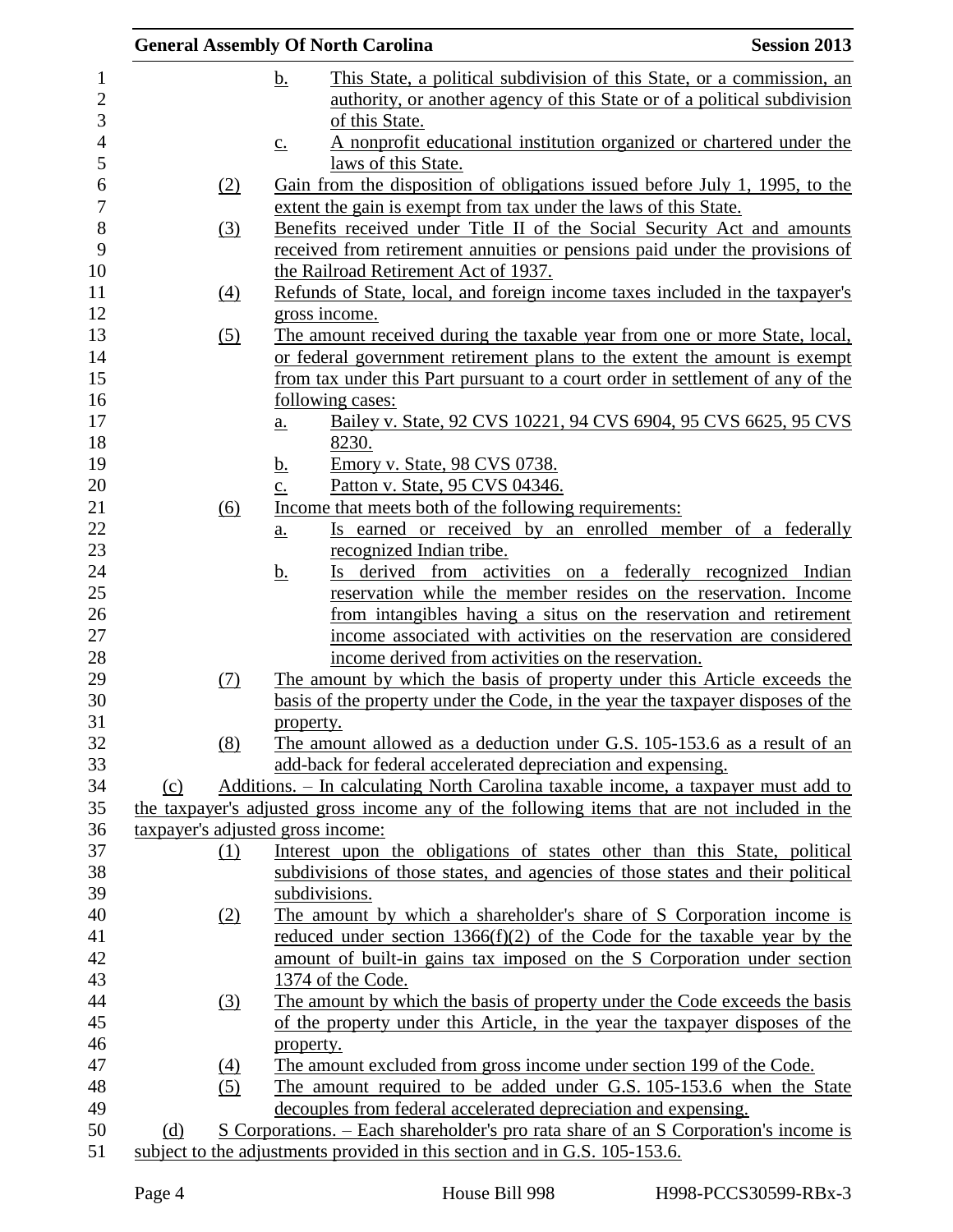|                     | <b>General Assembly Of North Carolina</b>                                    |                          | <b>Session 2013</b>                                                                                                                                                                               |
|---------------------|------------------------------------------------------------------------------|--------------------------|---------------------------------------------------------------------------------------------------------------------------------------------------------------------------------------------------|
| $\mathbf{1}$        |                                                                              |                          | "§ 105-153.6. Adjustments when State decouples from federal accelerated depreciation                                                                                                              |
| $\overline{2}$<br>3 | and expensing.<br>(a)                                                        |                          | Special Accelerated Depreciation. - A taxpayer who takes a special accelerated                                                                                                                    |
| $\overline{4}$      |                                                                              |                          | depreciation deduction for that property under section $168(k)$ or $168(n)$ of the Code must add to                                                                                               |
| 5                   |                                                                              |                          | the taxpayer's federal taxable income or adjusted gross income, as appropriate, eighty-five                                                                                                       |
| 6                   |                                                                              |                          | percent (85%) of the amount taken for that year under those Code provisions. For taxable years                                                                                                    |
| $\boldsymbol{7}$    |                                                                              |                          | before 2012, the taxpayer must add the amount to the taxpayer's federal taxable income. For                                                                                                       |
| 8                   |                                                                              |                          | taxable year 2012 and after, the taxpayer must add the amount to the taxpayer's adjusted gross                                                                                                    |
| 9                   |                                                                              |                          | income. A taxpayer is allowed to deduct twenty percent (20%) of the add-back in each of the                                                                                                       |
| 10                  |                                                                              |                          | first five taxable years following the year the taxpayer is required to include the add-back in                                                                                                   |
| 11                  | income.                                                                      |                          |                                                                                                                                                                                                   |
| 12                  | (b)                                                                          |                          | $2009$ Depreciation Exception. - A taxpayer who placed property in service during                                                                                                                 |
| 13                  |                                                                              |                          | the 2009 taxable year and whose North Carolina taxable income for the 2009 taxable year                                                                                                           |
| 14                  |                                                                              |                          | reflected a special accelerated depreciation deduction allowed for the property under section                                                                                                     |
| 15                  |                                                                              |                          | $168(k)$ of the Code must add eighty-five percent $(85%)$ of the amount of the special accelerated                                                                                                |
| 16                  |                                                                              |                          | depreciation deduction to its federal taxable income for the 2010 taxable year. A taxpayer is                                                                                                     |
| 17                  |                                                                              |                          | allowed to deduct this add-back under subsection (a) of this section as if it were for property                                                                                                   |
| 18                  | placed in service in 2010.                                                   |                          |                                                                                                                                                                                                   |
| 19                  | (c)                                                                          |                          | Section 179 Expense. $-$ For purposes of this subdivision, the definition of section                                                                                                              |
| 20                  |                                                                              |                          | 179 property has the same meaning as under section 179 of the Code as of January 2, 2013. A                                                                                                       |
| 21                  |                                                                              |                          | taxpayer who places section 179 property in service during a taxable year listed in the table                                                                                                     |
| 22                  |                                                                              |                          | below must add to the taxpayer's federal taxable income or adjusted gross income, as                                                                                                              |
| 23                  |                                                                              |                          | appropriate, eighty-five percent (85%) of the amount by which the taxpayer's expense                                                                                                              |
| 24                  |                                                                              |                          | deduction under section 179 of the Code exceeds the dollar and investment limitation listed in                                                                                                    |
| 25<br>26            |                                                                              |                          | the table below for that taxable year. For taxable years before 2012, the taxpayer must add the<br>amount to the taxpayer's federal taxable income. For taxable year 2012 and after, the taxpayer |
| 27                  | must add the amount to the taxpayer's adjusted gross income.                 |                          |                                                                                                                                                                                                   |
| 28                  |                                                                              |                          | A taxpayer is allowed to deduct twenty percent (20%) of the add-back in each of the first                                                                                                         |
| 29                  |                                                                              |                          | five taxable years following the year the taxpayer is required to include the add-back in income.                                                                                                 |
| 30                  | <b>Taxable Year of</b>                                                       | <b>Dollar Limitation</b> | <b>Investment Limitation</b>                                                                                                                                                                      |
| 31                  | 85% Add-Back                                                                 |                          |                                                                                                                                                                                                   |
| 32                  | 2010                                                                         | \$250,000                | \$800,000                                                                                                                                                                                         |
| 33                  | 2011                                                                         | \$250,000                | \$800,000                                                                                                                                                                                         |
| 34                  | 2012                                                                         | \$250,000                | \$800,000                                                                                                                                                                                         |
| 35                  | 2013                                                                         | \$25,000                 | \$125,000                                                                                                                                                                                         |
| 36                  | (d)                                                                          |                          | Asset Basis. – The adjustments made in this section do not result in a difference in                                                                                                              |
| 37                  | basis of the affected assets for State and federal income tax purposes.      |                          |                                                                                                                                                                                                   |
| 38                  | "§ 105-153.7. Individual income tax imposed.                                 |                          |                                                                                                                                                                                                   |
| 39                  | (a)                                                                          |                          | $\text{Tax.} - \text{A tax}$ is imposed for each taxable year on the North Carolina taxable income                                                                                                |
| 40                  |                                                                              |                          | of every individual. The tax shall be levied, collected, and paid annually. The tax is five and                                                                                                   |
| 41                  | eight-tenths percent (5.8%) of the taxpayer's North Carolina taxable income. |                          |                                                                                                                                                                                                   |
| 42                  | (b)                                                                          |                          | Withholding Tables. – The Secretary may provide tables that compute the amount                                                                                                                    |
| 43                  |                                                                              |                          | of tax due for a taxable year under this Part. The tables do not apply to an individual who files a                                                                                               |
| 44                  |                                                                              |                          | return under section $443(a)(1)$ of the Code for a period of less than 12 months due to a change                                                                                                  |
| 45                  | in the individual's annual accounting period or to an estate or trust."      |                          |                                                                                                                                                                                                   |
| 46                  | SECTION 1.1(e)                                                               |                          | G.S. $105-151.24(a)$ , recodified by this<br>section<br>as                                                                                                                                        |
| 47                  | G.S. $105-153.10(a)$ , reads as rewritten:                                   |                          |                                                                                                                                                                                                   |
| 48                  | "(a)                                                                         |                          | Credit. $-$ An individual A taxpayer who is allowed a federal child tax credit under                                                                                                              |
| 49                  |                                                                              |                          | section 24 of the Code for the taxable year and whose adjusted gross income (AGI), as                                                                                                             |
| 50<br>51            |                                                                              |                          | ealculated under the Code, is less than the amount listed below is allowed a credit against the<br>tax imposed by this Part in an amount equal to one hundred dollars (\$100.00) for each         |
|                     |                                                                              |                          |                                                                                                                                                                                                   |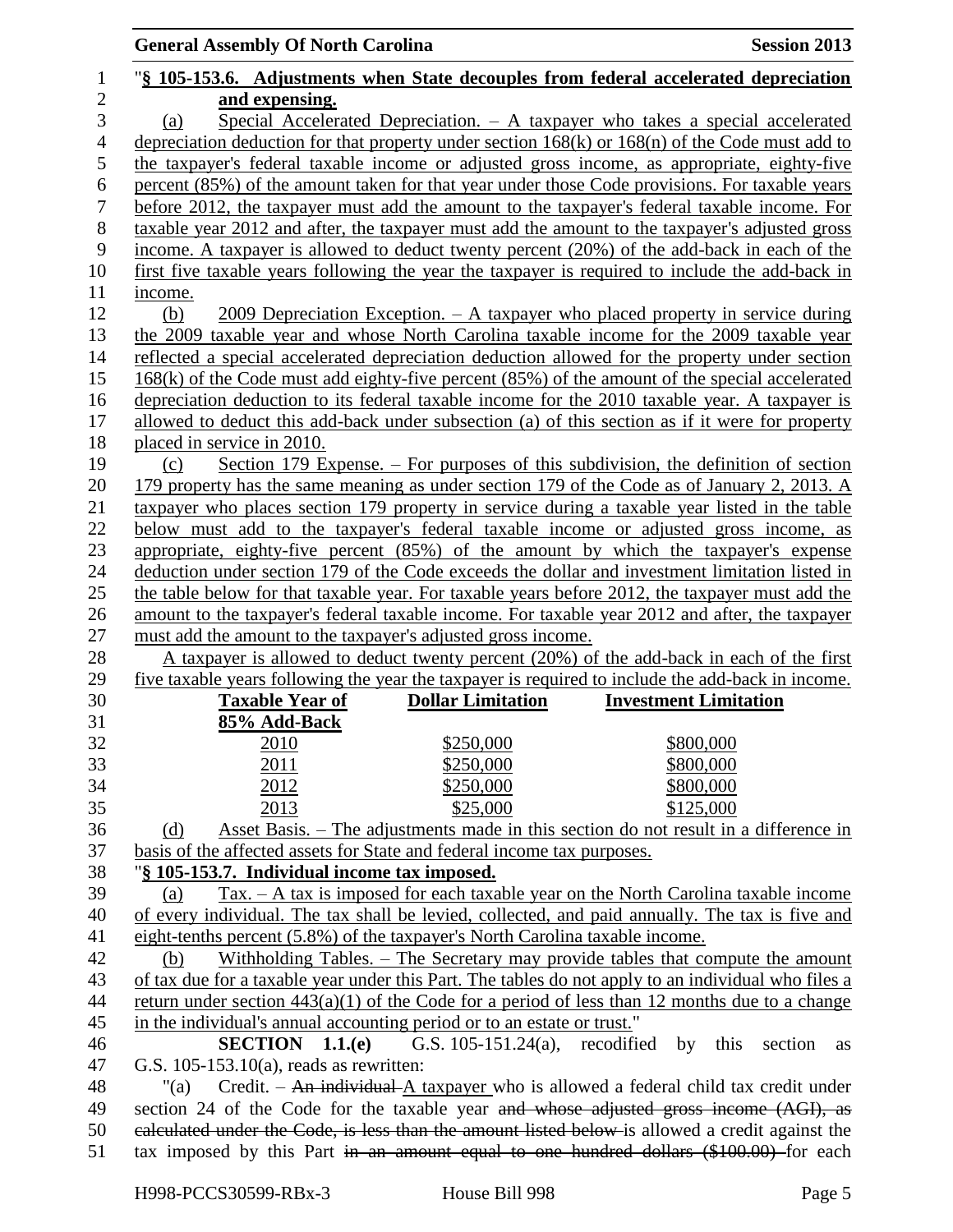|                           | <b>General Assembly Of North Carolina</b>           |                                                                                           | <b>Session 2013</b>                                                                                |
|---------------------------|-----------------------------------------------------|-------------------------------------------------------------------------------------------|----------------------------------------------------------------------------------------------------|
|                           |                                                     |                                                                                           | dependent child for whom the individual taxpayer is allowed the federal eredit for the taxable     |
|                           |                                                     |                                                                                           | year:credit. The amount of credit allowed under this section for the taxable year is equal to the  |
|                           |                                                     |                                                                                           | amount listed in the table below based on the taxpayer's adjusted gross income, as calculated      |
| under the Code:           |                                                     |                                                                                           |                                                                                                    |
|                           | <b>Filing Status</b>                                |                                                                                           | <b>AGI</b>                                                                                         |
|                           | Married, filing jointly<br><b>Head of Household</b> |                                                                                           | \$100,000                                                                                          |
|                           | Single                                              |                                                                                           | 80,000<br>60,000                                                                                   |
|                           | Married, filing separately                          |                                                                                           | 50,000.                                                                                            |
| <b>Filing Status</b>      |                                                     | AGI                                                                                       | <b>Credit Amount</b>                                                                               |
|                           | Married, filing jointly                             | Up to \$40,000                                                                            | \$125.00                                                                                           |
|                           |                                                     | Over \$40,000                                                                             |                                                                                                    |
|                           |                                                     | Up to \$100,000                                                                           | \$100.00                                                                                           |
|                           |                                                     | Over \$100,000                                                                            | $\overline{0}$                                                                                     |
|                           |                                                     |                                                                                           |                                                                                                    |
|                           | Head of Household                                   | <u>Up to \$32,000</u>                                                                     | \$125.00                                                                                           |
|                           |                                                     | Over \$32,000                                                                             |                                                                                                    |
|                           |                                                     | Up to \$80,000                                                                            | \$100.00                                                                                           |
|                           |                                                     | Over \$80,000                                                                             | $\overline{0}$                                                                                     |
|                           |                                                     |                                                                                           |                                                                                                    |
| <b>Single</b>             |                                                     | <u>Up to \$20,000</u>                                                                     | \$125.00                                                                                           |
|                           |                                                     | Over \$20,000                                                                             |                                                                                                    |
|                           |                                                     | Up to \$50,000                                                                            | \$100.00                                                                                           |
|                           |                                                     | Over \$50,000                                                                             | $\overline{0}$                                                                                     |
|                           | Married, filing separately                          | <u>Up to \$20,000</u>                                                                     | \$125.00                                                                                           |
|                           |                                                     | Over \$20,000                                                                             |                                                                                                    |
|                           |                                                     | Up to \$50,000                                                                            | \$100.00                                                                                           |
|                           |                                                     | Over \$50,000                                                                             | $0.$ "                                                                                             |
|                           |                                                     |                                                                                           | <b>SECTION 1.1.(f)</b> This section is effective for taxable years beginning on or after           |
| January 1, 2014.          |                                                     |                                                                                           |                                                                                                    |
|                           |                                                     |                                                                                           | <b>SECTION 1.2.(a)</b> G.S. 105-153.7(a), as enacted by Section 1.1 of this Part, reads            |
| as rewritten:             |                                                     |                                                                                           |                                                                                                    |
| "(a)                      |                                                     |                                                                                           | $Tax. - A tax$ is imposed for each taxable year on the North Carolina taxable income               |
|                           |                                                     |                                                                                           | of every individual. The tax shall be levied, collected, and paid annually. The tax is five and    |
|                           |                                                     |                                                                                           | eight tenths percent (5.8%) seventy-five hundredths percent (5.75%) of the taxpayer's North        |
| Carolina taxable income." |                                                     |                                                                                           |                                                                                                    |
| January 1, 2015.          |                                                     |                                                                                           | <b>SECTION 1.2.(b)</b> This section is effective for taxable years beginning on or after           |
|                           |                                                     | <b>SECTION 1.3.(a)</b> G.S. 105-131.2(a) reads as rewritten:                              |                                                                                                    |
| "(a)                      |                                                     |                                                                                           | Adjustment. – Each shareholder's pro rata share of an S Corporation's income is                    |
|                           |                                                     | subject to the adjustments provided in G.S. 105-134.6.G.S. 105-153.5 and G.S. 105-153.6." |                                                                                                    |
|                           |                                                     | <b>SECTION 1.3.(b)</b> G.S. 105-131.7(c) reads as rewritten:                              |                                                                                                    |
| "(c)                      |                                                     |                                                                                           | An S Corporation shall file with the Department, on a form prescribed by the                       |
|                           |                                                     |                                                                                           | Secretary, the agreement of each nonresident shareholder of the corporation (i) to file a return   |
|                           |                                                     |                                                                                           | and make timely payment of all taxes imposed by this State on the shareholder with respect to      |
|                           |                                                     |                                                                                           | the income of the S Corporation, and (ii) to be subject to personal jurisdiction in this State for |
|                           |                                                     |                                                                                           | purposes of the collection of any unpaid income tax, together with related interest and            |
|                           |                                                     |                                                                                           | penalties, owed by the nonresident shareholder. If the corporation fails to timely file an         |
|                           |                                                     |                                                                                           | agreement required by this subsection on behalf of any of its nonresident shareholders, then the   |
|                           |                                                     |                                                                                           | corporation shall at the time specified in subsection (d) of this section pay to the Department on |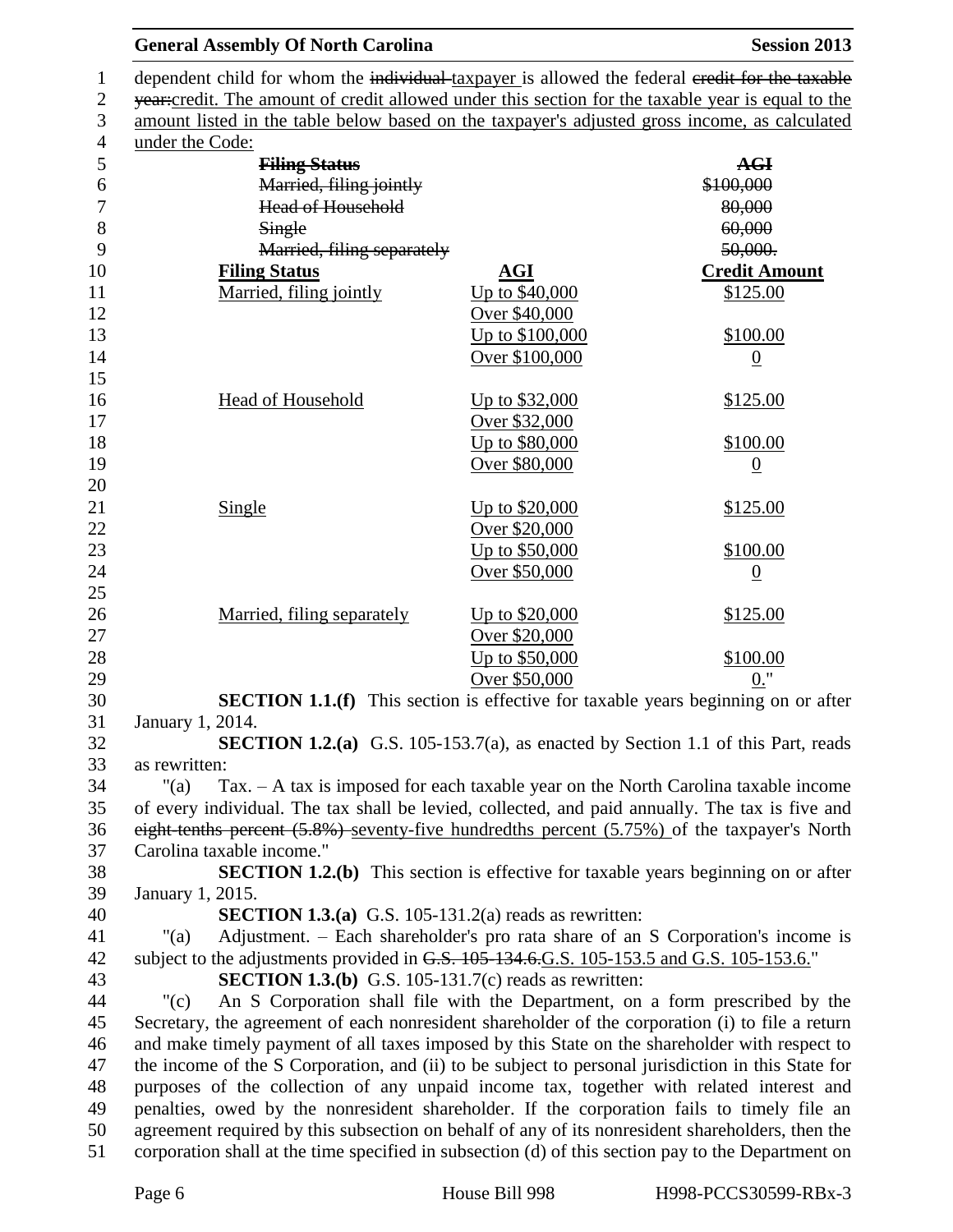| 6      | made pursuant to the preceding sentence from the shareholder on whose behalf the payment            |                |
|--------|-----------------------------------------------------------------------------------------------------|----------------|
| $\tau$ | was made."                                                                                          |                |
| 8      | <b>SECTION 1.3.(c)</b> G.S. 105-134.5, recodified by this Part as G.S. 105-153.4, reads             |                |
| 9      | as rewritten:                                                                                       |                |
| 10     | "§ 105-153.4. North Carolina taxable income defined.                                                |                |
| 11     | Residents. - For an individual who is a resident of this State, the term "North<br>(a)              |                |
| 12     | Carolina taxable income" means the taxpayer's adjusted gross income as modified in                  |                |
| 13     | G.S. 105-134.6. G.S. 105-153.5 and G.S. 105-153.6.                                                  |                |
| 14     | Nonresidents. - For a nonresident individual, the term "North Carolina taxable<br>(b)               |                |
| 15     | income"<br>taxpayer's<br>adjusted<br>gross<br>income<br>the<br>means<br>as                          | modified<br>in |
| 16     | G.S. 105-134.6, G.S. 105-153.5 and G.S. 105-153.6, multiplied by a fraction the denominator of      |                |
| 17     | which is the taxpayer's gross income as modified in G.S. 105-134.6, G.S. 105-153.5 and              |                |
| 18     | G.S. 105-153.6, and the numerator of which is the amount of that gross income, as modified,         |                |
| 19     | that is derived from North Carolina sources and is attributable to the ownership of any interest    |                |
| 20     | in real or tangible personal property in this State, is derived from a business, trade, profession, |                |
| 21     | or occupation carried on in this State, or is derived from gambling activities in this State.       |                |
| 22     | Part-year Residents. - If an individual was a resident of this State for only part of<br>(c)        |                |
| 23     | the taxable year, having moved into or removed from the State during the year, the term "North      |                |
| 24     | Carolina taxable income" has the same meaning as in subsection (b) of this section except that      |                |
| 25     | the numerator includes gross income, as modified under G.S. 105-134.6, G.S. 105-153.5 and           |                |
|        |                                                                                                     |                |
| 26     | G.S. 105-153.6, derived from all sources during the period the individual was a resident.           |                |
| 27     | $\ldots$                                                                                            |                |
| 28     | <b>SECTION 1.3.(d)</b> G.S. 105-152 and G.S. 105-151, recodified by this Part as                    |                |
| 29     | G.S. 105-153.8 and G.S. 105-153.9, read as rewritten:                                               |                |
| 30     | "§ 105-153.8. Income tax returns.                                                                   |                |
| 31     | Who Must File. – The following individuals shall-must file with the Secretary an<br>(a)             |                |
| 32     | income tax return under affirmation:                                                                |                |
| 33     | Every resident required to file an income tax return for the taxable year<br>(1)                    |                |
| 34     | under the Code and every Code.                                                                      |                |
| 35     | Every nonresident individual who $(i)$ derived meets all of the following<br>(2)                    |                |
| 36     | requirements:                                                                                       |                |
| 37     | Receives during the taxable year gross income that is derived from<br><u>a.</u>                     |                |
| 38     | North Carolina sources during the taxable yearand is attributable to                                |                |
| 39     | the ownership of any interest in real or tangible personal property in                              |                |
| 40     | this State or State, is derived from a business, trade, profession, or                              |                |
| 41     | occupation carried on in this State and (ii) is State, or is derived from                           |                |
| 42     | gambling activities in this State.                                                                  |                |
| 43     | Is required to file an income tax return for the taxable year under the<br><u>b.</u>                |                |
| 44     | Code.                                                                                               |                |
| 45     | Repealed by Session Laws 1991 (Reg. Sess., 1992), c. 930, s. 1.<br>(2)                              |                |
| 46     | Any individual whom the Secretary believes to be liable for a tax under this<br>(3)                 |                |
| 47     | Part, when so notified by the Secretary and requested to file a return.                             |                |
| 48     | Taxpayer Deceased or Unable to Make Return. - If the a taxpayer is unable to file<br>(b)            |                |
| 49     | the an income tax return, the return shall be filed by a duly authorized agent of the taxpayer or   |                |
| 50     | by a guardian or other person charged with the care of the person or property of the                |                |
| 51     | taxpayer taxpayer must file the return. If an individual who was required to file an income tax     |                |
|        |                                                                                                     |                |
|        | H998-PCCS30599-RBx-3<br>House Bill 998                                                              | Page 7         |

 behalf of each nonresident shareholder with respect to whom an agreement has not been timely filed an estimated amount of the tax due the State. The estimated amount of tax due the State 3 shall be computed at the rates levied in G.S. 105-134.2(a)(3) rate levied in G.S. 105-153.7 on the shareholder's pro rata share of the S Corporation's income attributable to the State reflected on the corporation's return for the taxable period. An S Corporation may recover a payment

#### **General Assembly Of North Carolina Session 2013**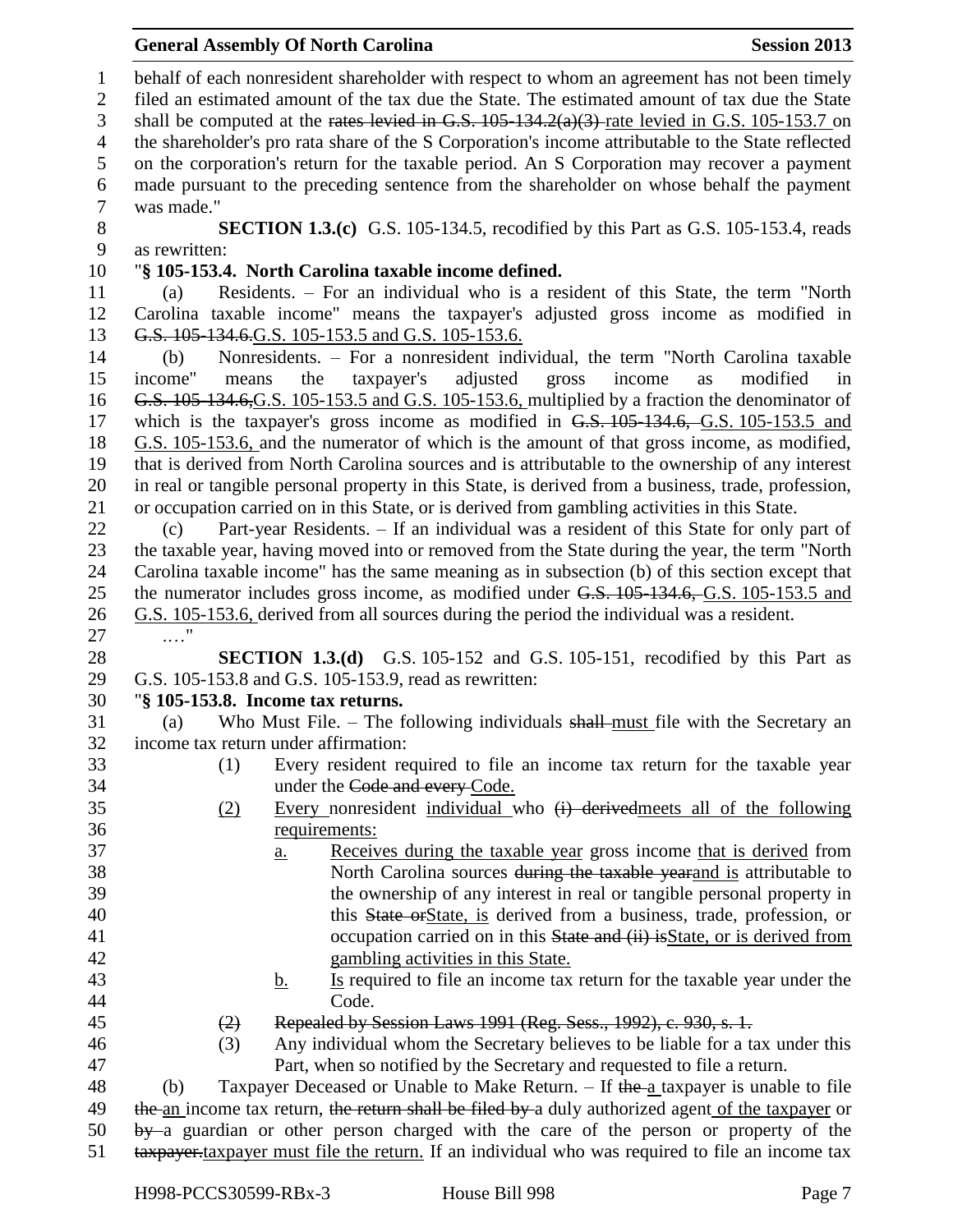return for the taxable year while living has died before making the return, the administrator or executor of the estate shall must file the return in the decedent's name and behalf, and the tax shall be levied upon and collected fromis payable by the estate.

 (c) Information Required With Return. – The income tax return shall must show the taxable income and adjustmentsadjusted gross income and modifications required by this Part Part, and any other information the Secretary requires. The Secretary may require some or all individuals required to file an income tax return to attach to the return a copy of their federal income tax return for the taxable year. The Secretary may require a taxpayer to provide the Department with copies of any other return the taxpayer has filed with the Internal Revenue Service and to verify any information in the return.

 (d) Secretary May Require Additional Information. – When the Secretary has reason to believe that any taxpayer conducts a trade or business in a way that directly or indirectly distorts the taxpayer's taxable incomeadjusted gross income or North Carolina taxable income, the Secretary may require any additional information for the proper computation of the taxpayer's taxable incomeadjusted gross income and North Carolina taxable income. In computing the taxpayer's taxable incomeadjusted gross income and North Carolina taxable 17 income, the Secretary shall-must consider the fair profit that would normally arise from the conduct of the trade or business.

 (e) Joint Returns. – A husband and wife whose federal taxable incomeadjusted gross 20 income is determined on a joint federal return shall must file a single income tax return jointly if each spouse either is a resident of this State or has North Carolina taxable income and may file a single income tax return jointly if one spouse is not a resident and has no North Carolina taxable income. Except as otherwise provided in this Part, a wife and husband filing jointly are treated as one taxpayer for the purpose of determining the tax imposed by this Part. A husband and wife filing jointly are jointly and severally liable for the tax imposed by this Part reduced by the sum of all credits allowable including tax payments made by or on behalf of the husband and wife. However, if a spouse qualifies for relief of liability for federal tax attributable to a substantial understatement by the other spouse pursuant to section 6015 of the Code, that spouse is not liable for the corresponding tax imposed by this Part attributable to the same substantial understatement by the other spouse. A wife and husband filing jointly have expressly agreed that if the amount of the payments made by them with respect to the taxes for which they are liable, including withheld and estimated taxes, exceeds the total of the taxes due, refund of the excess may be made payable to both spouses jointly or, if either is deceased, to the survivor alone.

# (f) Repealed by Session Laws 1991.

### "**§ 105-153.9. Tax credits for income taxes paid to other states by individuals.**

 (a) An individual who is a resident of this State is allowed a credit against the taxes imposed by this Part for income taxes imposed by and paid to another state or country on income taxed under this Part, subject to the following conditions:

- (1) The credit is allowed only for taxes paid to another state or country on 41 income that is derived from sources within that state or country that and is taxed under its laws irrespective of the residence or domicile of the recipient, 43 except that whenever a taxpayer who is deemed to be considered a resident 44 of this State under the provisions of this Part is deemed also to beconsidered a resident of another state or country under the laws of that state or country, the Secretary may allow a credit against the taxes imposed by this Part for taxes imposed by and paid to the other state or country on income taxed under this Part. (2) The fraction of the gross income, as calculated under the Code and adjusted
- as provided in G.S. 105-134.6 and G.S. 105-134.7, modified as provided in G.S. 105-153.5 and G.S. 105-153.6, that is subject to income tax in another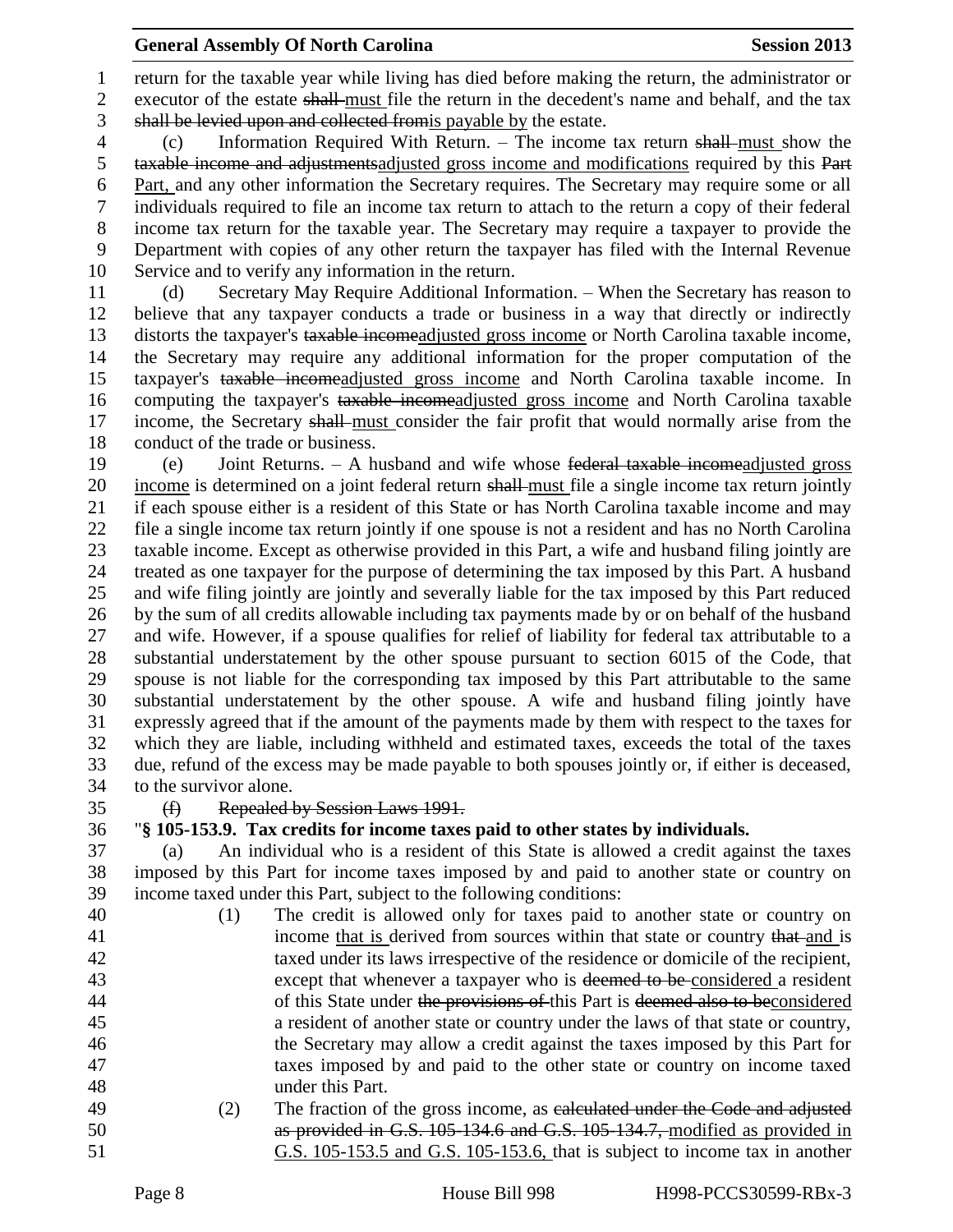|                  | <b>General Assembly Of North Carolina</b>                                                                                                                                                 | <b>Session 2013</b> |
|------------------|-------------------------------------------------------------------------------------------------------------------------------------------------------------------------------------------|---------------------|
| 1                | state or country shall be ascertained, and the North Carolina net income tax                                                                                                              |                     |
| $\boldsymbol{2}$ | before credit under this section shall be multiplied by that fraction. The                                                                                                                |                     |
| 3                | credit allowed is either the product thus calculated or the income tax actually                                                                                                           |                     |
| $\overline{4}$   | paid the other state or country, whichever is smaller.                                                                                                                                    |                     |
| 5                | (3)<br>Receipts showing the payment of income taxes to another state or country                                                                                                           |                     |
| 6                | and a true copy of a return or returns upon the basis of which the taxes are                                                                                                              |                     |
| $\boldsymbol{7}$ | assessed shall be filed with the Secretary when the credit is claimed. If credit                                                                                                          |                     |
| 8                | is claimed on account of a deficiency assessment, a true copy of the notice                                                                                                               |                     |
| 9                | assessing or proposing to assess the deficiency, as well as a receipt showing                                                                                                             |                     |
| 10               | the payment of the deficiency, shall be filed.                                                                                                                                            |                     |
| 11               | If any taxes paid to another state or country for which a taxpayer has been allowed a<br>(b)                                                                                              |                     |
| 12               | credit under this section are at any time credited or refunded to the taxpayer, a tax equal to that                                                                                       |                     |
| 13               | portion of the credit allowed for the taxes so credited or refunded is due and payable from the                                                                                           |                     |
| 14               | taxpayer and is subject to the penalties and interest provided in Subchapter I of this Chapter."                                                                                          |                     |
| 15               | <b>SECTION 1.3.(e)</b> G.S. 105-154(d) reads as rewritten:                                                                                                                                |                     |
| 16               | Payment of Tax on Behalf of Nonresident Owner or Partner. - If a business<br>" $(d)$                                                                                                      |                     |
| 17               | conducted in this State is owned by a nonresident individual or by a partnership having one or                                                                                            |                     |
| 18               | more nonresident members, the manager of the business shall report the earnings of the                                                                                                    |                     |
| 19               | business in this State, the distributive share of the income of each nonresident owner or partner,                                                                                        |                     |
| 20               | and any other information required by the Secretary. The manager of the business shall pay                                                                                                |                     |
| 21               | with the return the tax on each nonresident owner or partner's share of the income computed at                                                                                            |                     |
| 22               | the rate levied on individuals under G.S. $105-134.2(a)(3)$ . G.S. $105-153.7$ . The business may                                                                                         |                     |
| 23               | deduct the payment for each nonresident owner or partner from the owner or partner's                                                                                                      |                     |
| 24               | distributive share of the profits of the business in this State. If the nonresident partner is not an                                                                                     |                     |
| 25               | individual and the partner has executed an affirmation that the partner will pay the tax with its                                                                                         |                     |
| 26               | corporate, partnership, trust, or estate income tax return, the manager of the business is not                                                                                            |                     |
| 27               | required to pay the tax on the partner's share. In this case, the manager shall include a copy of                                                                                         |                     |
| 28               | the affirmation with the report required by this subsection."                                                                                                                             |                     |
| 29               | <b>SECTION 1.3.(f)</b> G.S. 105-160.3(b) reads as rewritten:                                                                                                                              |                     |
| 30               | The following credits are not allowed to an estate or trust: The tax credits allowed<br>"(b)                                                                                              |                     |
| 31               | under G.S. 105-153.9 and G.S. 105-153.10 may not be claimed by an estate or trust.                                                                                                        |                     |
| 32               | $\leftrightarrow$<br>G.S. 105-151. Tax credits for income taxes paid to other states by                                                                                                   |                     |
| 33               | individuals.                                                                                                                                                                              |                     |
| 34               | G.S. 105-151.11. Credit for child care and certain employment-related<br>(2)                                                                                                              |                     |
| 35               | expenses.                                                                                                                                                                                 |                     |
| 36               | G.S. 105-151.18. Credit for the disabled.<br>(3)                                                                                                                                          |                     |
| 37               | (4)<br>G.S. 105-151.24. Credit for children.                                                                                                                                              |                     |
| 38               | G.S. 105-151.26. Credit for charitable contributions by nonitemizers.<br>(5)                                                                                                              |                     |
| 39               | (7)<br>G.S. 105-151.28. Credit for long-term care insurance.                                                                                                                              |                     |
| 40               | G.S. 105-151.30. Credit for recycling oyster shells.<br>(8)                                                                                                                               |                     |
| 41               | (9)<br>G.S. 105-151.31. Earned income tax credit.                                                                                                                                         |                     |
| 42               | G.S. 105-151.32. Credit for adoption expenses.<br>(10)                                                                                                                                    |                     |
| 43               | G.S. 105-151.33. Education expenses credit."<br>(11)                                                                                                                                      |                     |
| 44               | <b>SECTION 1.3.(g)</b> G.S. 105-163.2B reads as rewritten:                                                                                                                                |                     |
| 45               | "§ 105-163.2B. North Carolina State Lottery Commission must withhold taxes.                                                                                                               |                     |
| 46               | The North Carolina State Lottery Commission, established by Chapter 18C of the General                                                                                                    |                     |
| 47<br>48         | Statutes, must deduct and withhold State income taxes from the payment of winnings in an<br>amount of six hundred dollars (\$600.00) or more. The amount of taxes to be withheld is seven |                     |
| 49               | percent (7%) a percentage of the winnings. The percentage is the individual income tax rate in                                                                                            |                     |
| 50               | G.S. 105-153.7. The Commission must file a return, pay the withheld taxes, and report the                                                                                                 |                     |
|                  |                                                                                                                                                                                           |                     |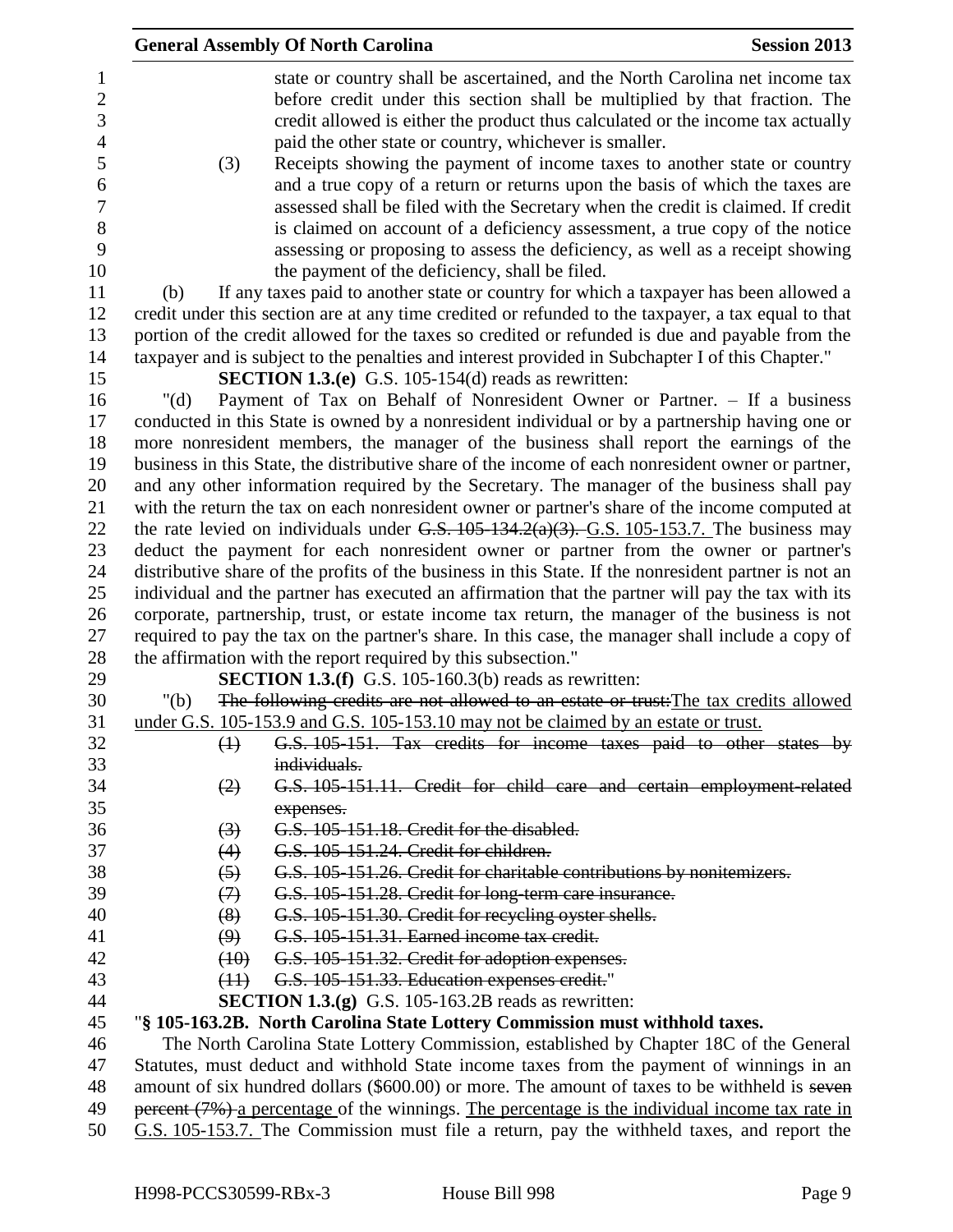| <b>General Assembly Of North Carolina</b> | <b>Session 2013</b>                                                                                        |  |
|-------------------------------------------|------------------------------------------------------------------------------------------------------------|--|
|                                           | amount withheld in the time and manner required under G.S. 105-163.6 as if the winnings were               |  |
|                                           | wages. The taxes the Commission withholds are held in trust for the Secretary."                            |  |
|                                           | <b>SECTION 1.3.(h)</b> This section is effective for taxable years beginning on or after                   |  |
| January 1, 2014.                          |                                                                                                            |  |
| PART II. CORPORATE INCOME TAX CHANGES     |                                                                                                            |  |
|                                           | <b>SECTION 2.1.(a)</b> G.S. 105-130.3 reads as rewritten:                                                  |  |
| "§ 105-130.3. Corporations.               |                                                                                                            |  |
|                                           | A tax is imposed on the State net income of every C Corporation doing business in this                     |  |
|                                           | State. State at the rate of six percent (6%). An S Corporation is not subject to the tax levied in         |  |
|                                           | this section. The tax is a percentage of the taxpayer's State net income computed as follows:              |  |
| <b>Income Years Beginning Tax</b>         |                                                                                                            |  |
| In 1997                                   | 7.5%                                                                                                       |  |
| In 1998                                   | 7.25%                                                                                                      |  |
| In 1999                                   | 7%                                                                                                         |  |
| After 1999                                | $6.9\%$ .                                                                                                  |  |
|                                           | <b>SECTION 2.1.(b)</b> The following statutes are repealed:                                                |  |
| G.S. 105-130.22                           |                                                                                                            |  |
| G.S. 105-130.34                           |                                                                                                            |  |
| G.S. 105-130.36                           |                                                                                                            |  |
| G.S. 105-130.37                           |                                                                                                            |  |
| G.S. 105-130.39                           |                                                                                                            |  |
| G.S. 105-130.43                           |                                                                                                            |  |
| G.S. 105-130.44                           |                                                                                                            |  |
|                                           | <b>SECTION 2.1.(c)</b> This section is effective for taxable years beginning on or after                   |  |
| January 1, 2014.                          | <b>SECTION 2.2.(a)</b> G.S. 105-130.3, as amended by this section, reads as rewritten:                     |  |
| "§ 105-130.3. Corporations.               |                                                                                                            |  |
|                                           | A tax is imposed on the State net income of every C Corporation doing business in this                     |  |
|                                           | State at the rate of $six$ percent $(6\%)$ . five percent $(5\%)$ . An S Corporation is not subject to the |  |
| tax levied in this section."              |                                                                                                            |  |
|                                           | <b>SECTION 2.2.(b)</b> Part 1 of Article 4 of Chapter 105 of the General Statutes is                       |  |
| amended by adding a new section to read:  |                                                                                                            |  |
| "§ 105-130.3A. Rate reduction trigger.    |                                                                                                            |  |
|                                           | If the amount of net General Fund tax collected in fiscal year 2014-2015 or fiscal year                    |  |
|                                           | 2015-2016 exceeds the anticipated General Fund tax collections for that fiscal year, the rate of           |  |
|                                           | tax set in G.S. 105-130.3 may be decreased in accordance with this section effective for the               |  |
|                                           | taxable year that begins on the following January 1. The amount of net General Fund tax                    |  |
|                                           | collected for a fiscal year is the amount reported by the State Controller in the State's                  |  |
|                                           | Comprehensive Annual Financial Report, required to be prepared under G.S. 143B-426.39. The                 |  |
|                                           | Secretary must monitor the net General Fund tax collections and notify taxpayers if the rate               |  |
|                                           | decreases under this section. The rate is decreased by one percent (1%) if net General Fund tax            |  |
|                                           | collections for fiscal year 2014-2015 exceed twenty billion two hundred million dollars                    |  |
|                                           | $(\$20,200,000,000)$ . The rate is decreased by one percent $(1%)$ if net General Fund tax                 |  |
|                                           | collections for fiscal year 2015-2016 exceed twenty billion nine hundred seventy-five million              |  |
|                                           | dollars (\$20,975,000,000). Effective for taxable years beginning on or after January 1, 2017,             |  |
|                                           | the rate of tax set in G.S. 105-130.3 is the rate determined in accordance with this section."             |  |
|                                           | <b>SECTION 2.2.(c)</b> Subsection (a) of this section is effective for taxable years                       |  |
|                                           | beginning on or after January 1, 2015. The remainder of this section is effective when it                  |  |

becomes law.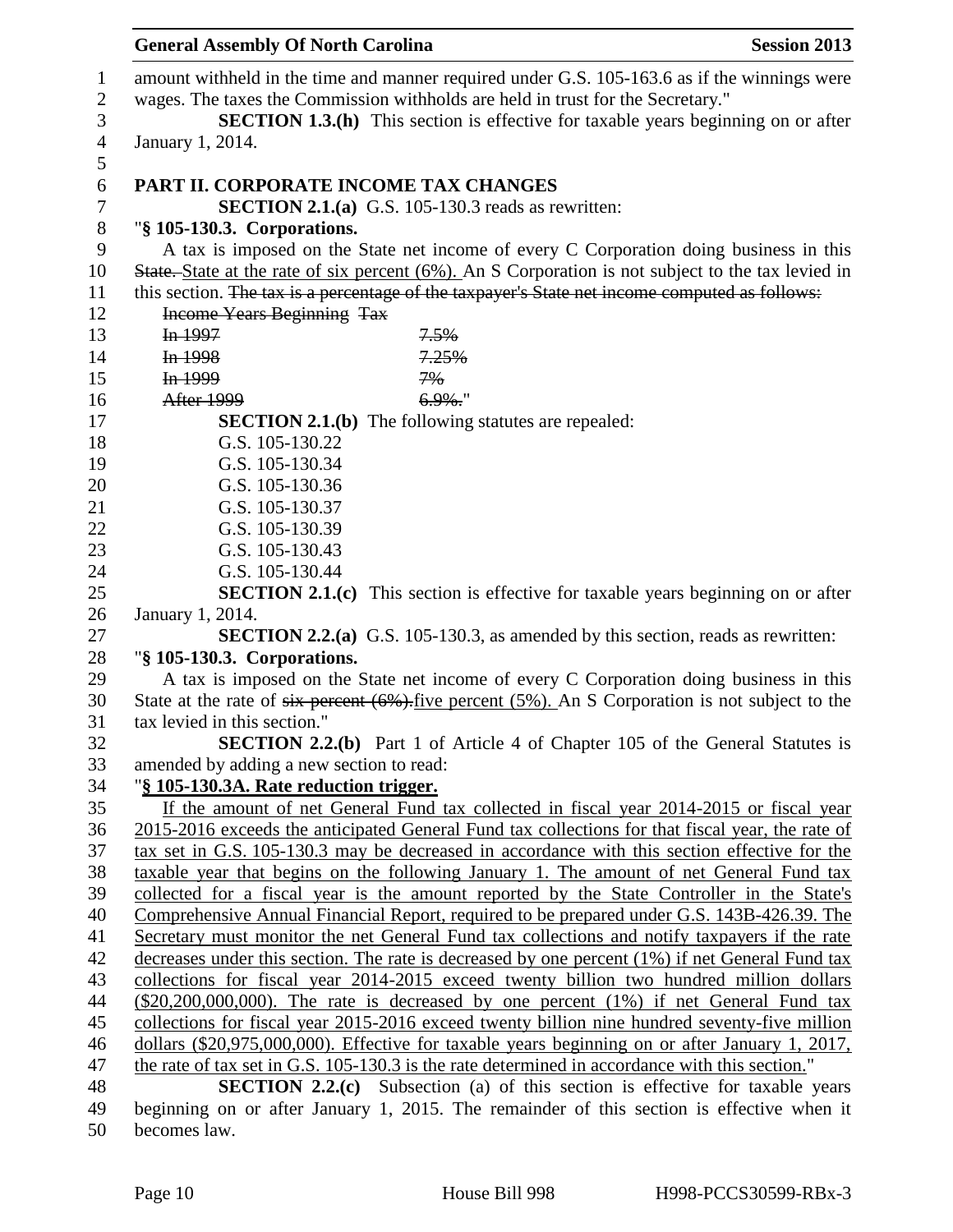|                | <b>General Assembly Of North Carolina</b><br><b>Session 2013</b>                                                 |  |
|----------------|------------------------------------------------------------------------------------------------------------------|--|
| $\mathbf{1}$   | <b>SECTION 2.3.(a)</b> The title of Article 3F of Chapter 105 of the General Statutes                            |  |
| $\overline{2}$ | reads as rewritten:                                                                                              |  |
| 3              | "Article 3F.                                                                                                     |  |
| $\overline{4}$ | <b>Technology-Research and Development."</b>                                                                     |  |
| 5              | <b>SECTION 2.3.(b)</b> G.S. 105-129.50(4a) and G.S. 105-129.56 are repealed.                                     |  |
| 6              | <b>SECTION 2.3.(c)</b> G.S. 105-129.51(b) reads as rewritten:                                                    |  |
| 7              | This Article is repealed for taxable years beginning on or after January 1,<br>" $(b)$                           |  |
| $8\,$          | 2014. January 1, 2016."                                                                                          |  |
| 9              | <b>SECTION 2.3.(d)</b> G.S. 105-129.54(1) reads as rewritten:                                                    |  |
| 10             | "§ 105-129.54. Report.                                                                                           |  |
| 11             | The Department must include in the economic incentives report required by G.S. 105-256                           |  |
| 12             | the following information itemized by credit and by taxpayer:                                                    |  |
| 13             | The number of taxpayers that took a credit allowed in this Article. The credit<br>(1)                            |  |
| 14             | allowed under G.S. 105-129.55 must be Article, itemized by the categories                                        |  |
| 15             | of small business, low-tier, university research, Eco-Industrial Park, and                                       |  |
| 16             | other. The credit allowed under G.S. 105-129.56 must be itemized by the                                          |  |
| 17             | categories of higher education collaboration and other.                                                          |  |
| 18             |                                                                                                                  |  |
| 19             | <b>SECTION 2.3.(e)</b> This section is effective for taxable years beginning on or after                         |  |
| 20             | January 1, 2014.                                                                                                 |  |
| 21             | SECTION 2.4.(a) G.S. 115C-546.1 reads as rewritten:                                                              |  |
| 22             | "§ 115C-546.1. Creation of Fund; administration.                                                                 |  |
| 23             | There is created the Public School Building Capital Fund. The Fund shall be used to<br>(a)                       |  |
| 24             | assist county governments in meeting their public school building capital needs and their                        |  |
| 25             | equipment needs under their local school technology plans.                                                       |  |
| 26             | Each calendar quarter, the Secretary of Revenue shall remit to the State Treasurer<br>$\left(\frac{1}{2}\right)$ |  |
| 27             | for credit to the Public School Building Capital Fund an amount equal to the applicable fraction                 |  |
| 28             | provided in the table below of the net collections received during the previous quarter by the                   |  |
| 29             | Department of Revenue under G.S. 105-130.3. All funds deposited in the Public School                             |  |
| 30             | Building Capital Fund shall be invested as provided in G.S. 147 69.2 and G.S. 147 69.3.                          |  |
| 31             | Fraction<br>Period                                                                                               |  |
| 32             | 10/1/97 to 9/30/98<br>One-fifteenth (1/15)                                                                       |  |
| 33             | 10/1/98 to 9/30/99<br>Two twenty-ninths $(2/29)$                                                                 |  |
| 34             | 10/1/99 to 9/30/00<br>One-fourteenth (1/14)                                                                      |  |
| 35             | Five sixty-ninths $(5/69)$<br>After 9/30/00                                                                      |  |
| 36             | The Fund shall be administered by the Department of Public Instruction."<br>(c)                                  |  |
| 37             | <b>SECTION 2.4.(b)</b> G.S. 115C-546.2(a) is repealed.                                                           |  |
| 38             | <b>SECTION 2.4.(c)</b> This section is effective when it becomes law.                                            |  |
| 39             |                                                                                                                  |  |
| 40             | PART III. SALES TAX CHANGES                                                                                      |  |
| 41             | <b>SECTION 3.1.(a)</b> G.S. 105-164.4(a) reads as rewritten:                                                     |  |
| 42             | A privilege tax is imposed on a retailer at the following percentage rates of the<br>"(a)                        |  |
| 43             | retailer's net taxable sales or gross receipts, as appropriate. The general rate of tax is four and              |  |
| 44             | three-quarters percent (4.75%).                                                                                  |  |
| 45             |                                                                                                                  |  |
| 46             | The general rate of two percent $(2%)$ applies to the sales price of each<br>(1a)                                |  |
| 47             | manufactured home sold at retail, including all accessories attached to the                                      |  |
| 48             | manufactured home when it is delivered to the purchaser. The maximum tax                                         |  |
| 49             | is three hundred dollars (\$300.00) per article. Each section of a                                               |  |
| 50             | manufactured home that is transported separately to the site where it is to be                                   |  |
| 51             | erected is a separate article.                                                                                   |  |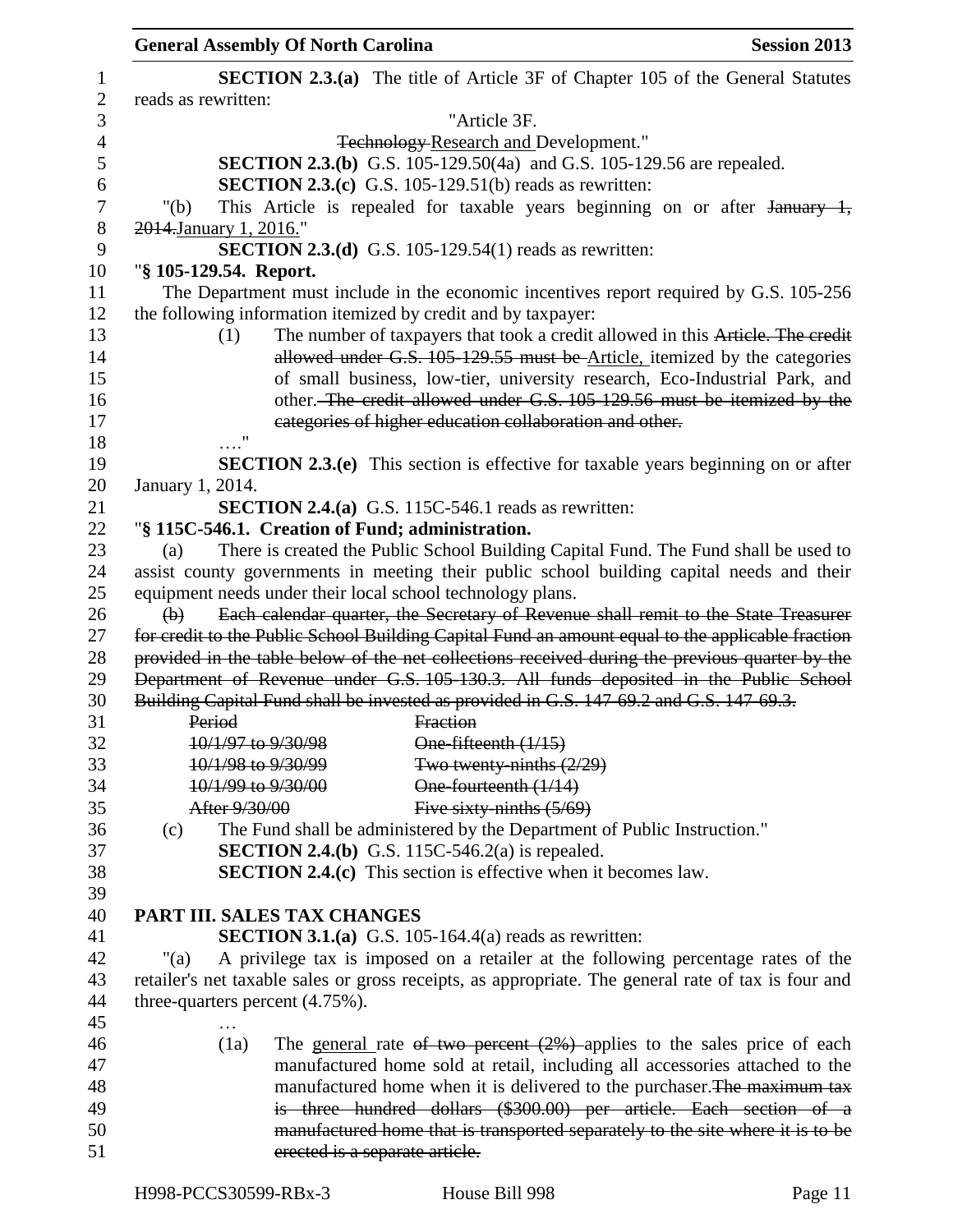|                                                                                                                      |                          | <b>General Assembly Of North Carolina</b>                                                                                                                                                                                                                                                                                                                                                                                                                                                                                                                                                                                                                                                                                                                                             | <b>Session 2013</b> |  |
|----------------------------------------------------------------------------------------------------------------------|--------------------------|---------------------------------------------------------------------------------------------------------------------------------------------------------------------------------------------------------------------------------------------------------------------------------------------------------------------------------------------------------------------------------------------------------------------------------------------------------------------------------------------------------------------------------------------------------------------------------------------------------------------------------------------------------------------------------------------------------------------------------------------------------------------------------------|---------------------|--|
| $\mathbf{1}$<br>$\mathbf{2}$<br>3<br>$\overline{4}$<br>5<br>$\boldsymbol{6}$<br>$\overline{7}$<br>8<br>9<br>10<br>11 | (8)                      | The general rate of two and one-half percent $(2.5%)$ applies to the sales price<br>of each modular home sold at retail, including all accessories attached to the<br>modular home when it is delivered to the purchaser. The sale of a modular<br>home to a modular homebuilder is considered a retail sale. A person who<br>sells a modular home at retail is allowed a credit against the tax imposed by<br>this subdivision for sales or use tax paid to another state on tangible personal<br>property incorporated in the modular home. The retail sale of a modular<br>home occurs when a modular home manufacturer sells a modular home to a<br>modular homebuilder or directly to the end user of the modular home."<br><b>SECTION 3.1.(b)</b> G.S. 105-164.44G is repealed. |                     |  |
| 12                                                                                                                   |                          | <b>SECTION 3.1.(c)</b> G.S. 105-467(a) reads as rewritten:                                                                                                                                                                                                                                                                                                                                                                                                                                                                                                                                                                                                                                                                                                                            |                     |  |
| 13                                                                                                                   | " $(a)$                  | Sales Tax. – The sales tax that may be imposed under this Article is limited to a tax                                                                                                                                                                                                                                                                                                                                                                                                                                                                                                                                                                                                                                                                                                 |                     |  |
| 14                                                                                                                   |                          | at the rate of one percent $(1%)$ of the following:                                                                                                                                                                                                                                                                                                                                                                                                                                                                                                                                                                                                                                                                                                                                   |                     |  |
| 15<br>16<br>17<br>18                                                                                                 | (1)                      | A retailer's net taxable sales and gross receipts that are subject to the general<br>rate of sales tax imposed by the State under G.S. 105-164.4. G.S. 105-164.4<br>except the tax does not apply to the sales price of a manufactured home or a<br>modular home.                                                                                                                                                                                                                                                                                                                                                                                                                                                                                                                     |                     |  |
| 19<br>20                                                                                                             | (2)                      | through (4) Repealed by Session Laws 2011-330, s. 45, effective June 27,<br>2011.                                                                                                                                                                                                                                                                                                                                                                                                                                                                                                                                                                                                                                                                                                     |                     |  |
| 21<br>22<br>23                                                                                                       | (5)                      | The sales price of food that is not otherwise exempt from tax pursuant to<br>G.S. 105-164.13 but is exempt from the State sales and use tax pursuant to<br>G.S. 105-164.13B.                                                                                                                                                                                                                                                                                                                                                                                                                                                                                                                                                                                                          |                     |  |
| 24<br>25<br>26<br>27                                                                                                 | (5a)                     | The sales price of a bundled transaction that includes food subject to tax<br>under subdivision (5) of this subsection, if the price of the food exceeds ten<br>percent $(10\%)$ of the price of the bundle. A retailer must determine the price<br>of food in a bundled transaction in accordance with G.S. 105-164.4D.                                                                                                                                                                                                                                                                                                                                                                                                                                                              |                     |  |
| 28<br>29                                                                                                             | (5b)                     | The sales price of bread, rolls, and buns that are sold at a bakery thrift store<br>and are exempt from State tax under G.S. 105-164.13(27a).                                                                                                                                                                                                                                                                                                                                                                                                                                                                                                                                                                                                                                         |                     |  |
| 30<br>31                                                                                                             | (6),                     | (7) Repealed by Session Laws 2011-330, s. 45, effective June 27, 2011."<br><b>SECTION 3.1.(d)</b> This section becomes effective January 1, 2014, and applies to                                                                                                                                                                                                                                                                                                                                                                                                                                                                                                                                                                                                                      |                     |  |
| 32<br>33<br>34                                                                                                       |                          | sales made on or after that date.<br><b>SECTION 3.2.(a)</b> G.S. 105-164.13(13c), (27), and (28) are repealed.<br><b>SECTION 3.2.(b)</b> G.S. 105-164.13(26) reads as rewritten:                                                                                                                                                                                                                                                                                                                                                                                                                                                                                                                                                                                                      |                     |  |
| 35                                                                                                                   |                          | "§ 105-164.13. Retail sales and use tax.                                                                                                                                                                                                                                                                                                                                                                                                                                                                                                                                                                                                                                                                                                                                              |                     |  |
| 36<br>37<br>38                                                                                                       | by this Article:         | The sale at retail and the use, storage, or consumption in this State of the following tangible<br>personal property, digital property, and services are specifically exempted from the tax imposed                                                                                                                                                                                                                                                                                                                                                                                                                                                                                                                                                                                   |                     |  |
| 39                                                                                                                   |                          |                                                                                                                                                                                                                                                                                                                                                                                                                                                                                                                                                                                                                                                                                                                                                                                       |                     |  |
| 40                                                                                                                   | (26)                     | Food sold not for profit by public or private school cafeterias a nonpublic or                                                                                                                                                                                                                                                                                                                                                                                                                                                                                                                                                                                                                                                                                                        |                     |  |
| 41<br>42                                                                                                             |                          | public school, including a charter school and a regional school, within the<br>school buildings building during the regular school day.                                                                                                                                                                                                                                                                                                                                                                                                                                                                                                                                                                                                                                               |                     |  |
| 43                                                                                                                   |                          | $\pmb{\mathsf{H}}$                                                                                                                                                                                                                                                                                                                                                                                                                                                                                                                                                                                                                                                                                                                                                                    |                     |  |
| 44<br>45                                                                                                             |                          | <b>SECTION 3.2.(c)</b> G.S. 105-164.15A reads as rewritten:<br>"§ 105-164.15A. Effective date of tax changes on services and items taxed at combined                                                                                                                                                                                                                                                                                                                                                                                                                                                                                                                                                                                                                                  |                     |  |
| 46                                                                                                                   |                          | general rate.changes.                                                                                                                                                                                                                                                                                                                                                                                                                                                                                                                                                                                                                                                                                                                                                                 |                     |  |
| 47                                                                                                                   | (a)                      | Services. General Rate Items. - The effective date of a tax change for a                                                                                                                                                                                                                                                                                                                                                                                                                                                                                                                                                                                                                                                                                                              |                     |  |
| 48                                                                                                                   |                          | servicetangible personal property, digital property, or services taxable under this Article is                                                                                                                                                                                                                                                                                                                                                                                                                                                                                                                                                                                                                                                                                        |                     |  |
| 49<br>50                                                                                                             | administered as follows: | For a servicea taxable item that is provided and billed on a monthly or other                                                                                                                                                                                                                                                                                                                                                                                                                                                                                                                                                                                                                                                                                                         |                     |  |
| 51                                                                                                                   | (1)                      | periodic basis:                                                                                                                                                                                                                                                                                                                                                                                                                                                                                                                                                                                                                                                                                                                                                                       |                     |  |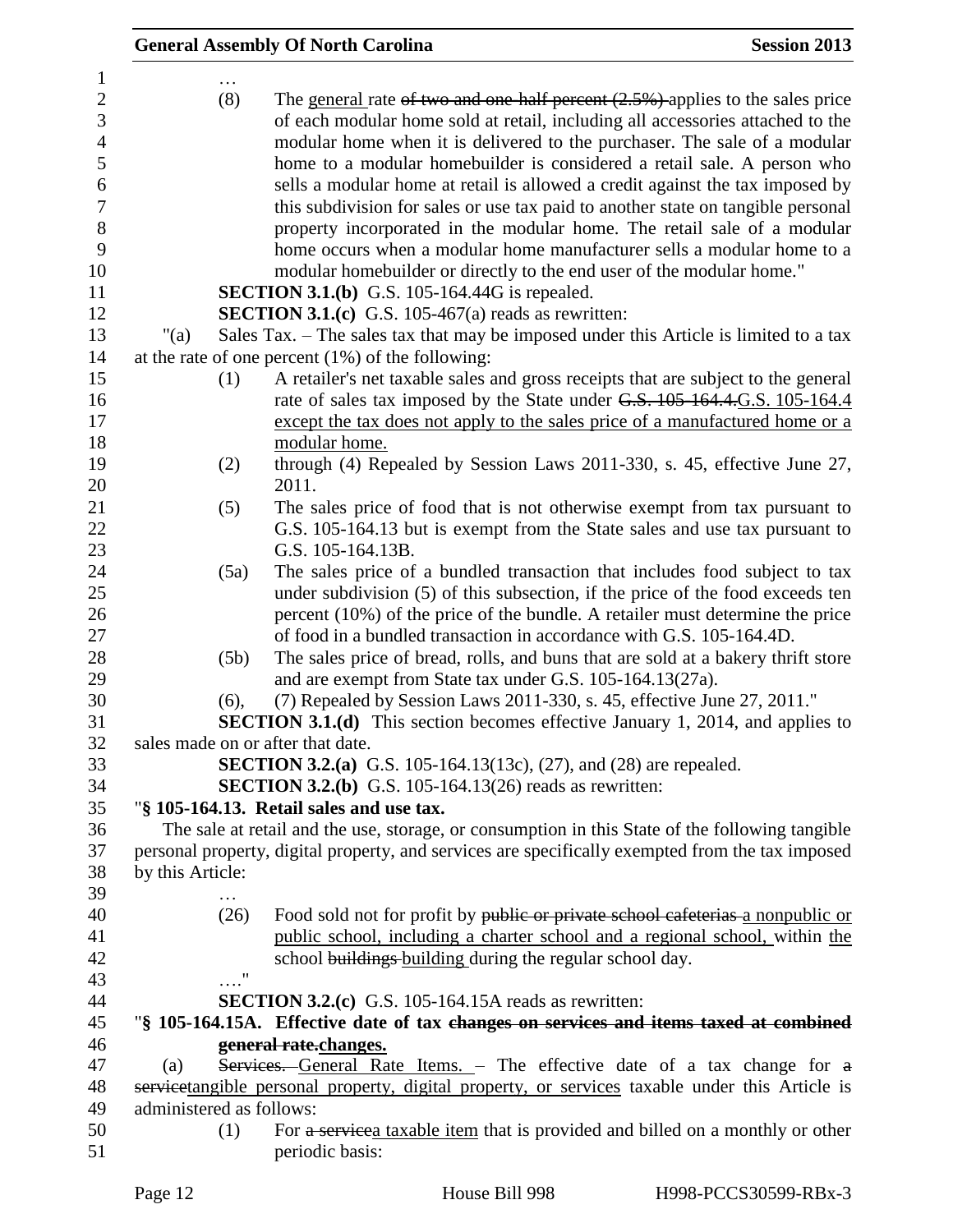|                                       |                                   | <b>General Assembly Of North Carolina</b><br><b>Session 2013</b>                                                                                                                                                                                                                |
|---------------------------------------|-----------------------------------|---------------------------------------------------------------------------------------------------------------------------------------------------------------------------------------------------------------------------------------------------------------------------------|
| 1<br>$\overline{c}$<br>$\mathfrak{Z}$ |                                   | A new tax or a tax rate increase applies to the first billing period that<br>a.<br>is at least 30 days after enactment and that starts on or after the<br>effective date.                                                                                                       |
| $\overline{4}$<br>5                   |                                   | A tax repeal or a tax rate decrease applies to bills rendered on or after<br>$\mathbf b$ .<br>the effective date.                                                                                                                                                               |
| 6                                     | (2)                               | For a servicea taxable item that is not billed on a monthly or other periodic                                                                                                                                                                                                   |
| $\overline{7}$<br>8<br>9              |                                   | basis, a tax change applies to amounts received for services-items provided<br>on or after the effective date, except amounts received for services-items<br>provided under a lump-sum or unit-price contract entered into or awarded                                           |
| 10                                    |                                   | before the effective date or entered into or awarded pursuant to a bid made                                                                                                                                                                                                     |
| 11<br>12                              |                                   | before the effective date.                                                                                                                                                                                                                                                      |
|                                       | (b)                               | Combined Rate Items. – The effective date of a rate change for an item that is                                                                                                                                                                                                  |
|                                       | following:                        | taxable under this Article at the combined general rate is the effective date of any of the                                                                                                                                                                                     |
|                                       | (1)                               | The effective date of a change in the State general rate of tax set in<br>G.S. 105-164.4.                                                                                                                                                                                       |
|                                       | (2)                               | For an increase in the authorization for local sales and use taxes, the date on<br>which local sales and use taxes authorized by Subchapter VIII of this<br>Chapter for every county become effective in the first county or group of<br>counties to levy the authorized taxes. |
|                                       | (3)                               | For a repeal in the authorization for local sales and use taxes, the effective                                                                                                                                                                                                  |
|                                       |                                   | date of the repeal."                                                                                                                                                                                                                                                            |
|                                       |                                   | <b>SECTION 3.2.(d)</b> This section becomes effective January 1, 2014, and applies to                                                                                                                                                                                           |
|                                       | sales made on or after that date. |                                                                                                                                                                                                                                                                                 |
|                                       |                                   | <b>SECTION 3.3.(a)</b> Part 3 of Article 5 of Chapter 105 of the General Statutes is                                                                                                                                                                                            |
|                                       |                                   | amended by adding a new section to read:                                                                                                                                                                                                                                        |
|                                       |                                   | "§ 105-164.13E. Exemption for farmers.                                                                                                                                                                                                                                          |
|                                       |                                   | The following tangible personal property, digital property, and services are exempt from                                                                                                                                                                                        |
|                                       |                                   | sales and use tax if purchased by a qualifying farmer and for use by the farmer in the planting.                                                                                                                                                                                |
|                                       |                                   | cultivating, harvesting, or curing of farm crops or in the production of dairy products, eggs, or                                                                                                                                                                               |
|                                       |                                   | animals. A qualifying farmer is a farmer who has an annual gross income of ten thousand                                                                                                                                                                                         |
|                                       |                                   | dollars (\$10,000) or more from farming operations for the preceding calendar year and includes                                                                                                                                                                                 |
|                                       |                                   | a dairy operator, a poultry farmer, an egg producer, a livestock farmer, a farmer of crops, and a                                                                                                                                                                               |
|                                       |                                   | farmer of an aquatic species, as defined in G.S. 106-758.                                                                                                                                                                                                                       |
|                                       | (1)                               | Fuel and electricity that is measured by a separate meter or another separate                                                                                                                                                                                                   |
|                                       |                                   | device and used for a purpose other than preparing food, heating dwellings,                                                                                                                                                                                                     |
|                                       |                                   | and other household purposes.                                                                                                                                                                                                                                                   |
|                                       | (2)                               | Commercial fertilizer, lime, land plaster, plastic mulch, plant bed covers,                                                                                                                                                                                                     |
|                                       |                                   | potting soil, baler twine, and seeds.                                                                                                                                                                                                                                           |
|                                       | (3)                               | Farm machinery, attachment and repair parts for farm machinery, and<br>lubricants applied to farm machinery. The term "machinery" includes                                                                                                                                      |
|                                       |                                   | implements that have moving parts or are operated or drawn by an animal.                                                                                                                                                                                                        |
|                                       |                                   | The term does not include implements operated wholly by hand or motor                                                                                                                                                                                                           |
|                                       |                                   | vehicles required to be registered under Chapter 20 of the General Statutes.                                                                                                                                                                                                    |
|                                       | (4)                               | A container used in the planting, cultivating, harvesting, or curing of farm                                                                                                                                                                                                    |
|                                       |                                   | crops or in the production of dairy products, eggs, or animals or used in                                                                                                                                                                                                       |
|                                       |                                   | packaging and transporting the farmer's product for sale.                                                                                                                                                                                                                       |
|                                       | (5)                               | A grain, feed, or soybean storage facility and parts and accessories attached                                                                                                                                                                                                   |
|                                       |                                   | to the facility.                                                                                                                                                                                                                                                                |
|                                       | <u>(6)</u>                        | Any of the following substances when purchased for use on animals or                                                                                                                                                                                                            |
|                                       |                                   | plants, as appropriate, held or produced for commercial purposes. This                                                                                                                                                                                                          |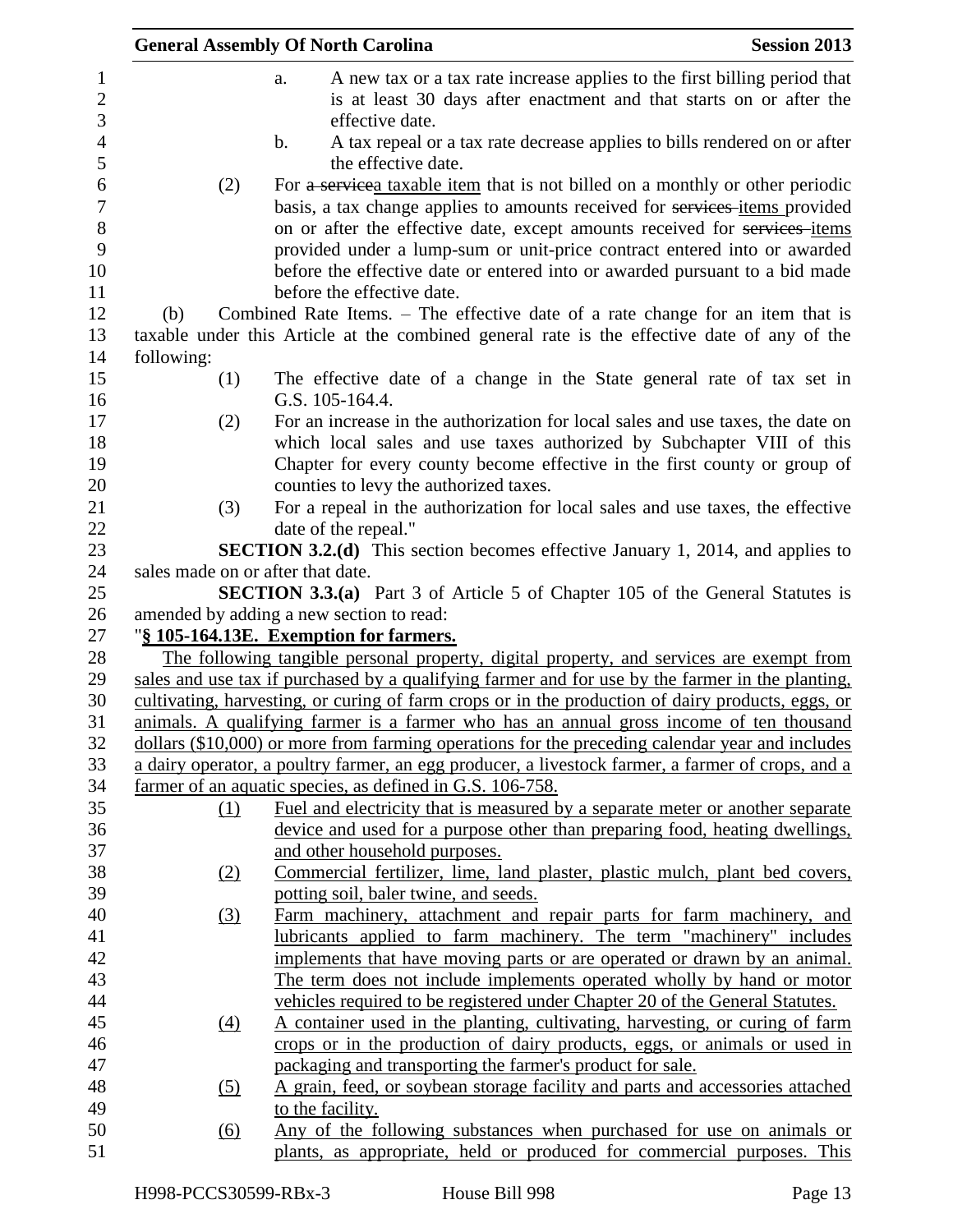|                             |          |                   | <b>General Assembly Of North Carolina</b>                                                                                                                  | <b>Session 2013</b> |
|-----------------------------|----------|-------------------|------------------------------------------------------------------------------------------------------------------------------------------------------------|---------------------|
|                             |          |                   | exemption does not apply to any equipment or devices used to administer,                                                                                   |                     |
|                             |          |                   | release, apply, or otherwise dispense these substances:                                                                                                    |                     |
|                             |          | a.                | Remedies, vaccines, medications, litter materials, and feeds for                                                                                           |                     |
|                             |          |                   | animals.                                                                                                                                                   |                     |
|                             |          | <u>b.</u>         | Rodenticides, insecticides, herbicides, fungicides, and pesticides.                                                                                        |                     |
|                             |          |                   | Defoliants for use on cotton or other crops.                                                                                                               |                     |
|                             |          | $\frac{c}{d}$     | Plant growth inhibitors, regulators, or stimulators, including systemic                                                                                    |                     |
|                             |          |                   | and contact or other sucker control agents for tobacco and other                                                                                           |                     |
|                             |          |                   | crops.                                                                                                                                                     |                     |
|                             |          | <u>e.</u>         | Semen.                                                                                                                                                     |                     |
|                             | $\Omega$ |                   | Baby chicks and poults sold for commercial poultry or egg production.                                                                                      |                     |
|                             | (8)      |                   | Any of the following items concerning the housing, raising, or feeding of                                                                                  |                     |
|                             |          | animals:          |                                                                                                                                                            |                     |
|                             |          | a.                | A commercially manufactured facility to be used for commercial                                                                                             |                     |
|                             |          |                   | purposes for housing, raising, or feeding animals or for housing                                                                                           |                     |
|                             |          |                   | equipment necessary for these commercial activities. The exemption                                                                                         |                     |
|                             |          |                   | also applies to commercially manufactured equipment, and parts and                                                                                         |                     |
|                             |          |                   | accessories for the equipment, used in the facility.                                                                                                       |                     |
|                             |          | <u>b.</u>         | Building materials, supplies, fixtures, and equipment that become a                                                                                        |                     |
|                             |          |                   | part of and are used in the construction, repair, or improvement of an                                                                                     |                     |
|                             |          |                   | enclosure or a structure specifically designed, constructed, and used                                                                                      |                     |
|                             |          |                   | for housing, raising, or feeding animals or for housing equipment                                                                                          |                     |
|                             |          |                   | necessary for one of these commercial activities. The refund also                                                                                          |                     |
|                             |          |                   | applies to commercially manufactured equipment, and parts and                                                                                              |                     |
|                             |          |                   | accessories for the equipment, used in the enclosure or a structure.                                                                                       |                     |
|                             | (9)      |                   | A bulk tobacco barn or rack, parts and accessories attached to the tobacco                                                                                 |                     |
|                             |          |                   | barn or rack, and any similar apparatus, part, or accessory used to cure or dry                                                                            |                     |
|                             |          |                   | tobacco or another crop."                                                                                                                                  |                     |
|                             |          |                   | <b>SECTION 3.3.(b)</b> G.S. 105-164.13(1), (1a), (1b), (2a), (4a), (4c), and (4d) are                                                                      |                     |
| repealed.                   |          |                   |                                                                                                                                                            |                     |
|                             |          |                   | <b>SECTION 3.3.(c)</b> This section becomes effective July 1, 2014, and applies to sales                                                                   |                     |
| made on or after that date. |          |                   |                                                                                                                                                            |                     |
|                             |          | SECTION $3.4.(a)$ | G.S. 105-164.13(27a), 105-164.13C, and 105-164.13D are                                                                                                     |                     |
| repealed.                   |          |                   |                                                                                                                                                            |                     |
|                             |          |                   | <b>SECTION 3.4.(b)</b> G.S. 105-164.14(b) reads as rewritten:                                                                                              |                     |
| " $(b)$                     |          |                   | Nonprofit Entities and Hospital Drugs. - A nonprofit entity is allowed a semiannual                                                                        |                     |
|                             |          |                   | refund of sales and use taxes paid by it under this Article on direct purchases of tangible                                                                |                     |
|                             |          |                   | personal property and services, other than electricity, telecommunications service, and ancillary                                                          |                     |
|                             |          |                   | service, for use in carrying on the work of the nonprofit entity. Sales and use tax liability                                                              |                     |
|                             |          |                   | indirectly incurred by a nonprofit entity on building materials, supplies, fixtures, and equipment                                                         |                     |
|                             |          |                   | that become a part of or annexed to any building or structure that is owned or leased by the                                                               |                     |
|                             |          |                   | nonprofit entity and is being erected, altered, or repaired for use by the nonprofit entity for                                                            |                     |
|                             |          |                   | carrying on its nonprofit activities is considered a sales or use tax liability incurred on direct                                                         |                     |
|                             |          |                   | purchases by the nonprofit entity. A request for a refund must be in writing and must include                                                              |                     |
|                             |          |                   | any information and documentation required by the Secretary. A request for a refund for the                                                                |                     |
|                             |          |                   | first six months of a calendar year is due the following October 15; a request for a refund for                                                            |                     |
|                             |          |                   | the second six months of a calendar year is due the following April 15. The aggregate annual                                                               |                     |
|                             |          |                   | refund amount allowed an entity under this subsection for a fiscal year may not exceed                                                                     |                     |
|                             |          |                   | thirty-one million seven hundred thousand dollars (\$31,700,000).<br>The refunds allowed under this subsection do not apply to an entity that is owned and |                     |
|                             |          |                   | controlled by the United States or to an entity that is owned or controlled by the State and is not                                                        |                     |
|                             |          |                   |                                                                                                                                                            |                     |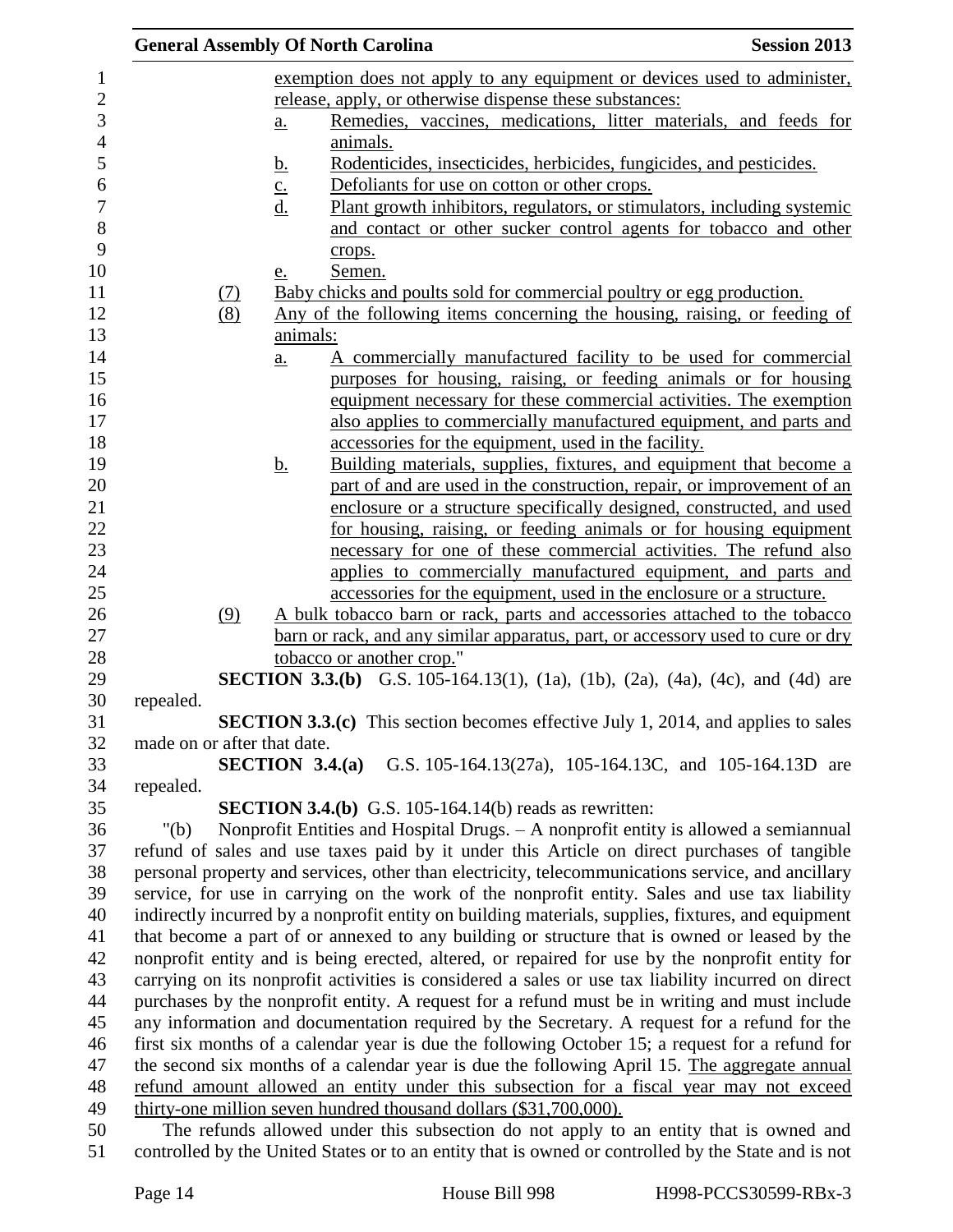|                                     | <b>General Assembly Of North Carolina</b>                                                                                                                 | <b>Session 2013</b> |
|-------------------------------------|-----------------------------------------------------------------------------------------------------------------------------------------------------------|---------------------|
|                                     | listed in this subsection. A hospital that is not listed in this subsection is allowed a semiannual                                                       |                     |
|                                     | refund of sales and use taxes paid by it on medicines and drugs purchased for use in carrying                                                             |                     |
|                                     | out its work. The following nonprofit entities are allowed a refund under this subsection:                                                                |                     |
| (1)                                 | Hospitals not operated for profit, including hospitals and medical                                                                                        |                     |
|                                     | accommodations operated by an authority or other public hospital described                                                                                |                     |
|                                     | in Article 2 of Chapter 131E of the General Statutes.                                                                                                     |                     |
| (2)                                 | An organization that is exempt from income tax under section $501(c)(3)$ of                                                                               |                     |
|                                     | the Code, other than an organization that is properly classified in any of the                                                                            |                     |
|                                     |                                                                                                                                                           |                     |
|                                     | following major group areas of the National Taxonomy of Exempt Entities:                                                                                  |                     |
|                                     | Community Improvement and Capacity Building.<br>a.                                                                                                        |                     |
|                                     | $\mathbf{b}$ .<br>Public and Societal Benefit.                                                                                                            |                     |
|                                     | Mutual and Membership Benefit.<br>$\mathbf{c}$ .                                                                                                          |                     |
| (2a)                                | An organization that is exempt from income tax under the Code and is one                                                                                  |                     |
|                                     | of the following:                                                                                                                                         |                     |
|                                     | A volunteer fire department.<br>a.                                                                                                                        |                     |
|                                     | A volunteer emergency medical services squad.<br>b.                                                                                                       |                     |
| (3)                                 | Repealed by Session Laws 2008-107, s. 28.22(a), effective July 1, 2008, and                                                                               |                     |
|                                     | applicable to purchases made on or after that date.                                                                                                       |                     |
| (4)                                 | Qualified retirement facilities whose property is excluded from property tax                                                                              |                     |
|                                     | under G.S. 105-278.6A.                                                                                                                                    |                     |
| (5)                                 | A university affiliated nonprofit organization that procures, designs,                                                                                    |                     |
|                                     | constructs, or provides facilities to, or for use by, a constituent institution of                                                                        |                     |
|                                     | The University of North Carolina. For purposes of this subdivision, a                                                                                     |                     |
|                                     | nonprofit organization includes an entity exempt from taxation as a                                                                                       |                     |
|                                     | disregarded entity of the nonprofit organization."                                                                                                        |                     |
|                                     | <b>SECTION 3.4.(c)</b> G.S. 105-467(b) reads as rewritten:                                                                                                |                     |
| " $(b)$                             | Exemptions and Refunds. - The State exemptions and exclusions contained in                                                                                |                     |
|                                     | G.S. 105-164.13, the State sales and use tax holidays contained in G.S. 105-164.13C and                                                                   |                     |
|                                     | G.S. 105-164.13D, and the State refund provisions contained in G.S. 105-164.14 through                                                                    |                     |
|                                     | G.S. 105-164.14B-G.S. 105-164.13 apply to the local sales and use tax authorized to be levied                                                             |                     |
|                                     | and imposed under this Article. The State refund provisions contained in G.S. 105-164.14                                                                  |                     |
|                                     | through G.S. 105-164.14B apply to the local sales and use tax authorized to be levied and                                                                 |                     |
|                                     | imposed under this Article. Except The aggregate annual local refund amount allowed an entity                                                             |                     |
|                                     | under G.S. 105-164.14(b) for a fiscal year may not exceed thirteen million three hundred                                                                  |                     |
| thousand dollars $(\$13,300,000)$ . |                                                                                                                                                           |                     |
|                                     | Except as provided in this subsection, a taxing county may not allow an exemption,                                                                        |                     |
|                                     | exclusion, or refund that is not allowed under the State sales and use tax. A local school                                                                |                     |
|                                     | administrative unit and a joint agency created by interlocal agreement among local school                                                                 |                     |
|                                     | administrative units pursuant to G.S. 160A-462 to jointly purchase food service-related                                                                   |                     |
|                                     | materials, supplies, and equipment on their behalf is allowed an annual refund of sales and use                                                           |                     |
|                                     | taxes paid by it under this Article on direct purchases of tangible personal property and                                                                 |                     |
|                                     | services, other than electricity, telecommunications service, and ancillary service. Sales and use                                                        |                     |
|                                     | tax liability indirectly incurred by the entity on building materials, supplies, fixtures, and                                                            |                     |
|                                     | equipment that become a part of or annexed to any building or structure that is owned or leased                                                           |                     |
|                                     | by the entity and is being erected, altered, or repaired for use by the entity is considered a sales                                                      |                     |
|                                     | or use tax liability incurred on direct purchases by the entity for the purpose of this subsection.                                                       |                     |
|                                     | A request for a refund shall be in writing and shall include any information and documentation                                                            |                     |
|                                     | required by the Secretary. A request for a refund is due within six months after the end of the                                                           |                     |
|                                     | entity's fiscal year. in the same time and manner as provided in G.S. 105-164.14. Refunds                                                                 |                     |
|                                     | applied for more than three years after the due date are barred."<br><b>SECTION 3.4.(d)</b> G.S. 105-467(a), as amended by this Part, reads as rewritten: |                     |
|                                     |                                                                                                                                                           |                     |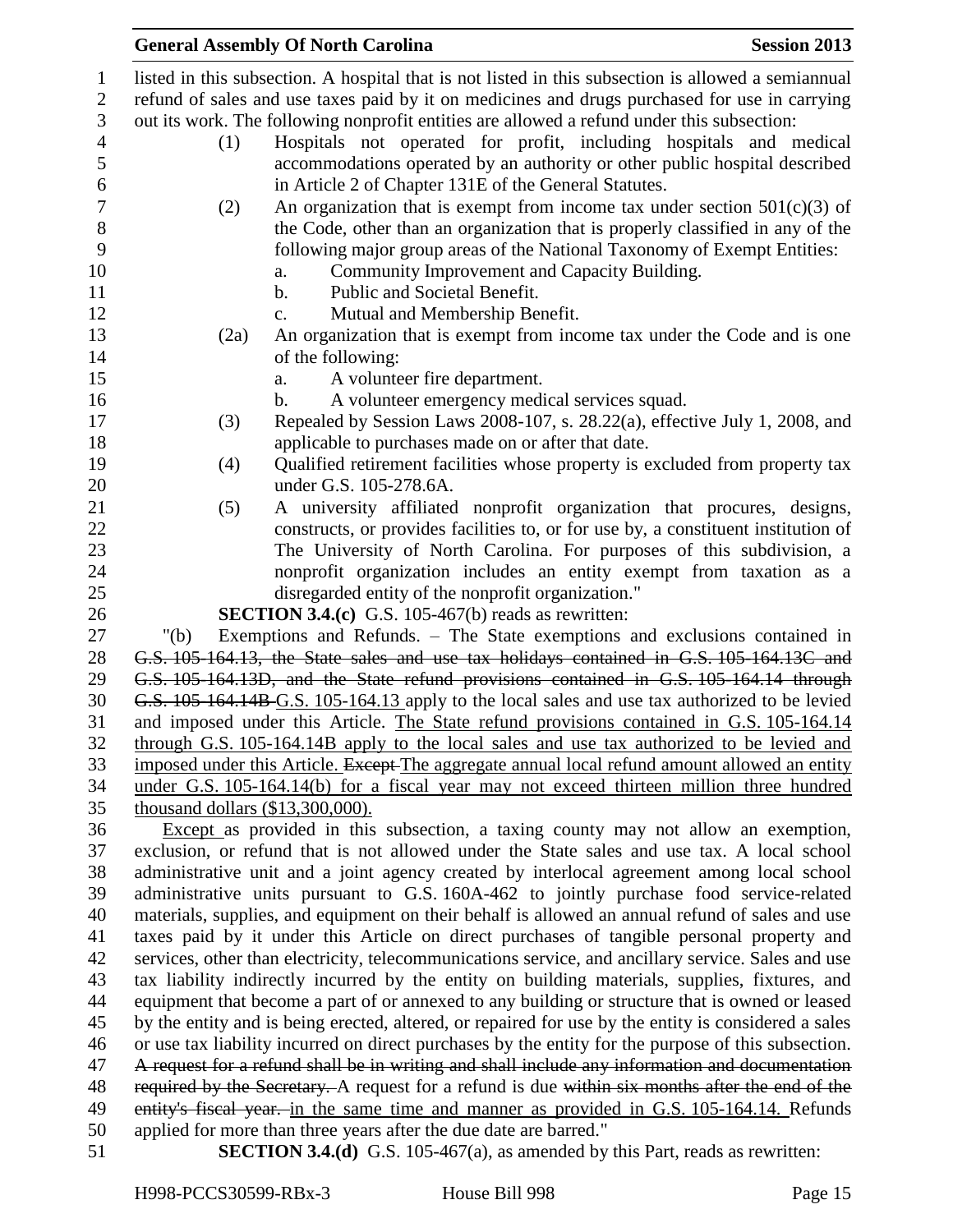|         |      | <b>General Assembly Of North Carolina</b><br><b>Session 2013</b>                                                                                                             |
|---------|------|------------------------------------------------------------------------------------------------------------------------------------------------------------------------------|
| " $(a)$ |      | Sales Tax. – The sales tax that may be imposed under this Article is limited to a tax                                                                                        |
|         |      | at the rate of one percent $(1%)$ of the following:                                                                                                                          |
|         | (1)  | A retailer's net taxable sales and gross receipts that are subject to the general                                                                                            |
|         |      | rate of sales tax imposed by the State under G.S. 105-164.4 except the tax                                                                                                   |
|         |      | does not apply to the sales price of a manufactured home or a modular home.                                                                                                  |
|         | (2)  | through (4) Repealed by Session Laws 2011-330, s. 45, effective June 27,                                                                                                     |
|         |      | 2011.                                                                                                                                                                        |
|         | (5)  | The sales price of food that is not otherwise exempt from tax pursuant to<br>G.S. 105-164.13 but is exempt from the State sales and use tax pursuant to<br>G.S. 105-164.13B. |
|         | (5a) | The sales price of a bundled transaction that includes food subject to tax                                                                                                   |
|         |      | under subdivision (5) of this subsection, if the price of the food exceeds ten                                                                                               |
|         |      | percent (10%) of the price of the bundle. A retailer must determine the price                                                                                                |
|         |      | of food in a bundled transaction in accordance with G.S. 105-164.4D.                                                                                                         |
|         | (5b) | The sales price of bread, rolls, and buns that are sold at a bakery thrift store                                                                                             |
|         |      | and are exempt from State tax under G.S. 105-164.13(27a).                                                                                                                    |
|         |      | (7) Repealed by Session Laws 2011-330, s. 45, effective June 27, 2011."                                                                                                      |
|         | (6), | <b>SECTION 3.4.(e)</b> This section becomes effective July 1, 2014, and applies to                                                                                           |
|         |      | purchases made on or after that date.                                                                                                                                        |
|         |      | <b>SECTION 3.5.(a)</b> G.S. 105-164.14A(a) reads as rewritten:                                                                                                               |
| "(a)    |      | Refund. – The following taxpayers are allowed an annual refund of sales and use                                                                                              |
|         |      | taxes paid under this Article:                                                                                                                                               |
|         | (1)  | Passenger air carrier. - An interstate passenger air carrier is allowed a refund                                                                                             |
|         |      | of the sales and use tax paid by it on fuel in excess of two million five                                                                                                    |
|         |      | hundred thousand dollars (\$2,500,000). The amount of sales and use tax paid                                                                                                 |
|         |      | does not include a refund allowed to the interstate passenger air carrier under                                                                                              |
|         |      | G.S. 105-164.14(a). This subdivision is repealed for purchases made on or                                                                                                    |
|         |      | after January 1, 2014. January 1, 2016.                                                                                                                                      |
|         |      |                                                                                                                                                                              |
|         | (4)  | Motorsports team or sanctioning body. $-$ A professional motorsports racing                                                                                                  |
|         |      | team, a motorsports sanctioning body, or a related member of such a team or                                                                                                  |
|         |      | body is allowed a refund of the sales and use tax paid by it in this State on                                                                                                |
|         |      | aviation fuel that is used to travel to or from a motorsports event in this                                                                                                  |
|         |      | State, to travel to a motorsports event in another state from a location in this                                                                                             |
|         |      | State, or to travel to this State from a motorsports event in another state. For                                                                                             |
|         |      | purposes of this subdivision, a "motorsports event" includes a motorsports                                                                                                   |
|         |      | race, a motorsports sponsor event, and motorsports testing. This subdivision                                                                                                 |
|         |      | is repealed for purchases made on or after January 1, 2014. January 1, 2016.                                                                                                 |
|         | (5)  | Professional motorsports team. $-$ A professional motorsports racing team or                                                                                                 |
|         |      | a related member of a team is allowed a refund of fifty percent (50%) of the                                                                                                 |
|         |      | sales and use tax paid by it in this State on tangible personal property, other                                                                                              |
|         |      | than tires or accessories, that comprises any part of a professional                                                                                                         |
|         |      | motorsports vehicle. For purposes of this subdivision, "motorsports                                                                                                          |
|         |      | accessories" includes instrumentation, telemetry, consumables, and paint.                                                                                                    |
|         |      | This subdivision is repealed for purchases made on or after $J$ <sub>anuary</sub> $1$ ,                                                                                      |
|         |      | 2014. January 1, 2016.                                                                                                                                                       |
|         | 11   |                                                                                                                                                                              |
|         |      | <b>SECTION 3.5.(b)</b> This section is effective when it becomes law.                                                                                                        |
|         |      | PART IV. ELECTRICITY AND PIPED NATURAL GAS TAX CHANGES                                                                                                                       |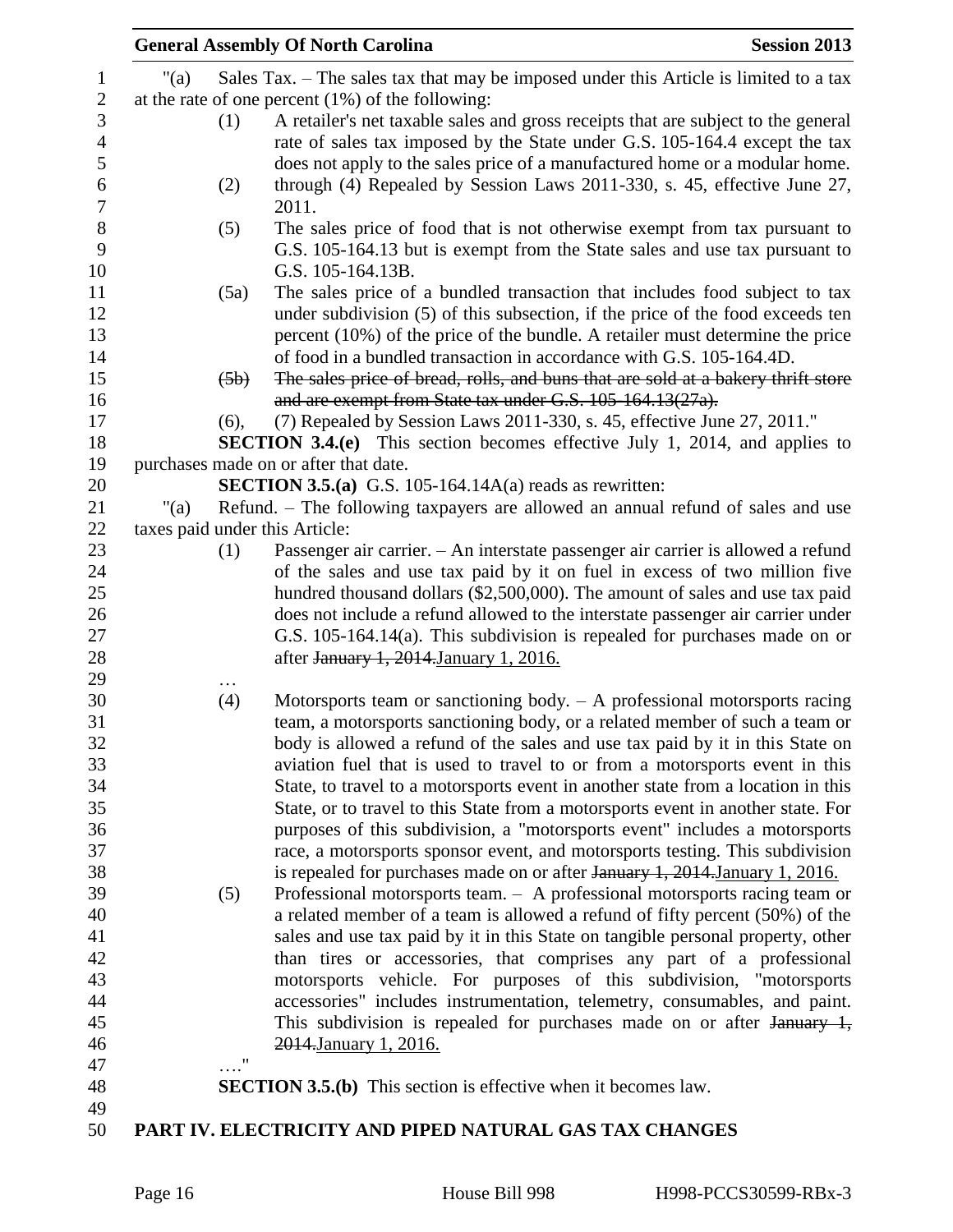|                                | <b>General Assembly Of North Carolina</b>                                                                                                                                                              | <b>Session 2013</b> |
|--------------------------------|--------------------------------------------------------------------------------------------------------------------------------------------------------------------------------------------------------|---------------------|
|                                | <b>SECTION 4.1.(a)</b> G.S. 105-116, 105-116.1, 105-164.21A, and 159B-27(b), (c),                                                                                                                      |                     |
| (d), and (e) are repealed.     |                                                                                                                                                                                                        |                     |
|                                | <b>SECTION 4.1.(b)</b> G.S. 105-130.6A(a)(4) reads as rewritten:                                                                                                                                       |                     |
| $"$ (a)                        | Definitions. - The provisions of G.S. 105-130.6 govern the determination of                                                                                                                            |                     |
|                                | whether a corporation is a subsidiary or an affiliate of another corporation. In addition, the                                                                                                         |                     |
|                                | following definitions apply in this section:                                                                                                                                                           |                     |
|                                |                                                                                                                                                                                                        |                     |
| (4)                            | Electric power holding company. $-$ A holding company with an affiliate or a                                                                                                                           |                     |
|                                | subsidiary that is engaged in the business of producing electric                                                                                                                                       |                     |
|                                | power subject to the franchise tax on electric power companies levied in                                                                                                                               |                     |
|                                | G.S. $105 - 116$ .                                                                                                                                                                                     |                     |
| $\ldots$ "                     |                                                                                                                                                                                                        |                     |
|                                | <b>SECTION 4.1.(c)</b> G.S. 105-164.4(a)(1f) and (a)(4a) are repealed.                                                                                                                                 |                     |
|                                | <b>SECTION 4.1.(d)</b> G.S. 105-164.13(44) and Article 5E of Chapter 105 of the                                                                                                                        |                     |
| General Statutes are repealed. |                                                                                                                                                                                                        |                     |
|                                | <b>SECTION 4.1.(e)</b> G.S. 105-164.4(a) is amended by adding a new subdivision to                                                                                                                     |                     |
| read:                          |                                                                                                                                                                                                        |                     |
| "(9)                           | The combined general rate applies to the gross receipts derived from sales of                                                                                                                          |                     |
|                                | electricity and piped natural gas."                                                                                                                                                                    |                     |
|                                | <b>SECTION 4.1.(f)</b> This section becomes effective July 1, 2014, and applies to gross                                                                                                               |                     |
|                                | receipts billed on or after that date.                                                                                                                                                                 |                     |
|                                | <b>SECTION 4.2.(a)</b> Pursuant to G.S. 62-31 and G.S. 62-32, the Utilities Commission<br>must adjust the rate set for the following utilities:                                                        |                     |
| (1)                            | Electricity to reflect the repeal of G.S. 105-116 and the resulting liability of                                                                                                                       |                     |
|                                | electric power companies for the tax imposed under G.S. 105-122 and for                                                                                                                                |                     |
|                                | the increase in the rate of tax imposed on sales of electricity under                                                                                                                                  |                     |
|                                | G.S. 105-164.4.                                                                                                                                                                                        |                     |
| (2)                            | Piped natural gas to reflect the repeal of Article 5E of Chapter 105 of the                                                                                                                            |                     |
|                                | General Statutes, the repeal of the credit formerly allowed under                                                                                                                                      |                     |
|                                | G.S. 105-122(d1), and the resulting liability of companies for the tax                                                                                                                                 |                     |
|                                | imposed on sales of piped natural gas under G.S. 105-164.4.                                                                                                                                            |                     |
|                                | <b>SECTION 4.2.(b)</b> This section is effective when it becomes law.                                                                                                                                  |                     |
|                                | <b>SECTION 4.3.(a)</b> Part 8 of Article 5 of Chapter 105 of the General Statutes is                                                                                                                   |                     |
|                                | amended by adding two new sections to read:                                                                                                                                                            |                     |
|                                | "§ 105-164.44K. Distribution of part of tax on electricity to cities.                                                                                                                                  |                     |
| (a)                            | Distribution. – The Secretary must distribute to cities forty-four percent (44%) of                                                                                                                    |                     |
|                                | the net proceeds of the tax collected under G.S. 105-164.4 on electricity, less the cost to the                                                                                                        |                     |
|                                | Department of administering the distribution. Each city's share of the amount to be distributed                                                                                                        |                     |
|                                | is its franchise tax share calculated under subsection (b) of this section plus its ad valorem share                                                                                                   |                     |
|                                | calculated under subsection (c) of this section. If the net proceeds of the tax allocated under this                                                                                                   |                     |
|                                | section are not sufficient to distribute the franchise tax share of each city under subsection (b)                                                                                                     |                     |
|                                | of this section, the proceeds shall be distributed to each city on a pro rata basis. The Secretary                                                                                                     |                     |
|                                | must make the distribution within 75 days after the end of each quarter.                                                                                                                               |                     |
| (b)                            | <u>Franchise Tax Share. – The quarterly franchise tax share of a city is the total amount</u>                                                                                                          |                     |
|                                | of electricity gross receipts franchise tax distributed to the city under repealed G.S. 105-116.1                                                                                                      |                     |
|                                | for the same related quarter that was the last quarter in which taxes were imposed on electric                                                                                                         |                     |
|                                | power companies under repealed G.S. 105-116. The quarterly franchise tax share of a city                                                                                                               |                     |
|                                | includes adjustments made for the hold-harmless amounts under repealed G.S. 105-116. If the                                                                                                            |                     |
|                                | franchise tax share of a city, including the hold-harmless adjustments, is less than zero, then the<br>amount is zero. The determination made by the Department with respect to a city's franchise tax |                     |
|                                |                                                                                                                                                                                                        |                     |
|                                | share is final and is not subject to administrative or judicial review.                                                                                                                                |                     |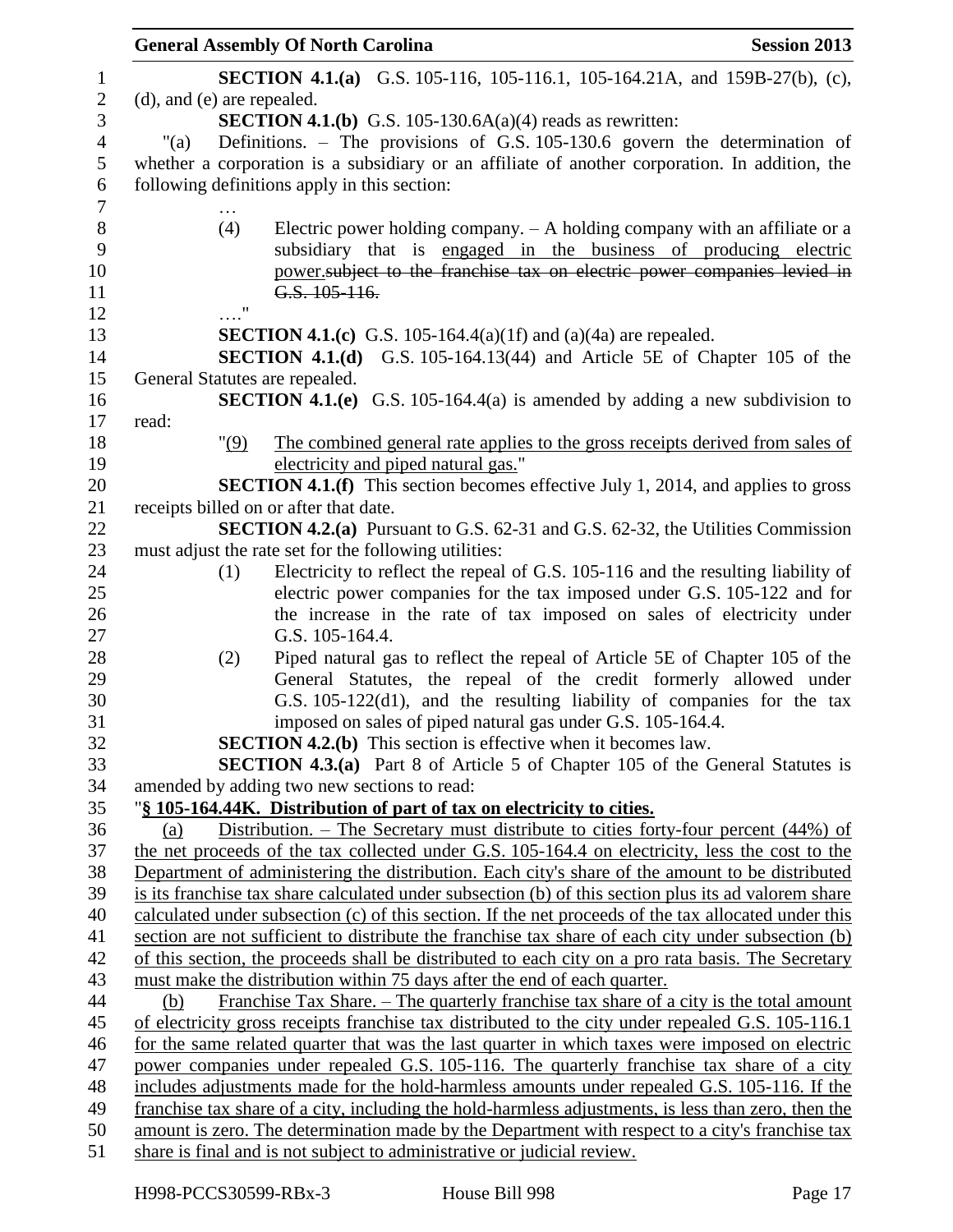|                | <b>Session 2013</b><br><b>General Assembly Of North Carolina</b>                                                                                                                                           |
|----------------|------------------------------------------------------------------------------------------------------------------------------------------------------------------------------------------------------------|
| $\mathbf{1}$   | The franchise tax share of a city that has dissolved, merged with another city, or divided                                                                                                                 |
| $\overline{c}$ | into two or more cities since it received a distribution under repealed G.S. 105-116.1 is adjusted                                                                                                         |
| 3              | as follows:                                                                                                                                                                                                |
| $\overline{4}$ | If a city dissolves and is no longer incorporated, the franchise tax share of<br>(1)                                                                                                                       |
|                | the city is added to the amount distributed under subsection (c) of this                                                                                                                                   |
|                | section.                                                                                                                                                                                                   |
|                | If two or more cities merge or otherwise consolidate, their franchise tax<br>(2)                                                                                                                           |
|                | shares are combined.                                                                                                                                                                                       |
|                | If a city divides into two or more cities, the franchise tax share of the city<br><u>(3)</u>                                                                                                               |
|                | that divides is allocated among the new cities in proportion to the total                                                                                                                                  |
|                | amount of ad valorem taxes levied by each on property having a tax situs in                                                                                                                                |
|                | the city.                                                                                                                                                                                                  |
|                | Ad Valorem Share. – The ad valorem share of a city is its proportionate share of the<br>(c)                                                                                                                |
|                | amount that remains for distribution after determining each city's franchise tax share under                                                                                                               |
|                | subsection (b) of this section. The prohibitions in G.S. $105-472(d)$ on the receipt of funds by a                                                                                                         |
|                | city apply to the distribution under this subsection.                                                                                                                                                      |
|                | A city's proportionate share is the amount of ad valorem taxes it levies on property having a                                                                                                              |
|                | tax situs in the city compared to the ad valorem taxes levied by all cities on property having a                                                                                                           |
|                | tax situs in the cities. The ad valorem method set out in G.S. $105-472(b)(2)$ applies in                                                                                                                  |
|                | determining the share of a city under this subsection based on ad valorem taxes, except that the                                                                                                           |
|                | amount of ad valorem taxes levied by a city does not include ad valorem taxes levied on behalf                                                                                                             |
|                | of a taxing district and collected by the city.                                                                                                                                                            |
|                | Nature. – The General Assembly finds that the revenue distributed under this<br>(d)                                                                                                                        |
|                | section is local revenue, not a State expenditure, for the purpose of Section 5(3) of Article III of                                                                                                       |
|                | the North Carolina Constitution. The Governor may not reduce or withhold the distribution.                                                                                                                 |
|                | "\\$ 105-164.44L. Distribution of part of tax on piped natural gas to cities.                                                                                                                              |
|                | Distribution. – The Secretary must distribute to cities twenty percent $(20\%)$ of the<br>(a)                                                                                                              |
|                | net proceeds of the tax collected under G.S. 105-164.4 on piped natural gas, less the cost to the                                                                                                          |
|                | Department of administering the distribution. Each city's share of the amount to be distributed                                                                                                            |
|                | is its excise tax share calculated under subsection (b) of this section plus its ad valorem share                                                                                                          |
|                | calculated under subsection (c) of this section. If the net proceeds of the tax allocated under this<br>section are not sufficient to distribute the excise tax share of each city under subsection (b) of |
|                | this section, the proceeds shall be distributed to each city on a pro rata basis. The Secretary                                                                                                            |
|                | must make the distribution within 75 days after the end of each quarter.                                                                                                                                   |
|                | Excise Tax Share. $-$ The quarterly excise tax share of a city that is not a gas city is<br>(b)                                                                                                            |
|                | the amount of piped natural gas excise tax distributed to the city under repealed                                                                                                                          |
|                | G.S. 105-187.44 for the same related quarter that was the last quarter in which taxes were                                                                                                                 |
|                | imposed on piped natural gas under repealed Article 5E of this Chapter. The Secretary must                                                                                                                 |
|                | determine the excise tax share of a gas city and divide that amount by four to calculate the                                                                                                               |
|                | quarterly distribution amount for a gas city. The excise tax share of a gas city is the amount the                                                                                                         |
|                | gas city would have received under repealed G.S. 105-187.44 for the last year in which taxes                                                                                                               |
|                | were imposed under repealed Article 5E of this Chapter if piped natural gas consumed by the                                                                                                                |
|                | city or delivered by the city to a customer had not been exempt from tax under repealed                                                                                                                    |
|                | G.S. $105-187.41(c)(1)$ and (c)(2). A gas city must report the information required by the                                                                                                                 |
|                | Secretary to make the distribution under this section in the form, manner, and time required by                                                                                                            |
|                | the Secretary. For purposes of this subsection, the term "gas city" has the same meaning as                                                                                                                |
|                | defined in repealed G.S. 105-187.40. The determination made by the Department with respect                                                                                                                 |
|                | to a city's excise tax share is final and is not subject to administrative or judicial review.                                                                                                             |
|                | The excise tax share of a city that has dissolved, merged with another city, or divided into                                                                                                               |
|                | two or more cities since it received a distribution under repealed G.S. 105-187.44 is adjusted as                                                                                                          |
|                | follows:                                                                                                                                                                                                   |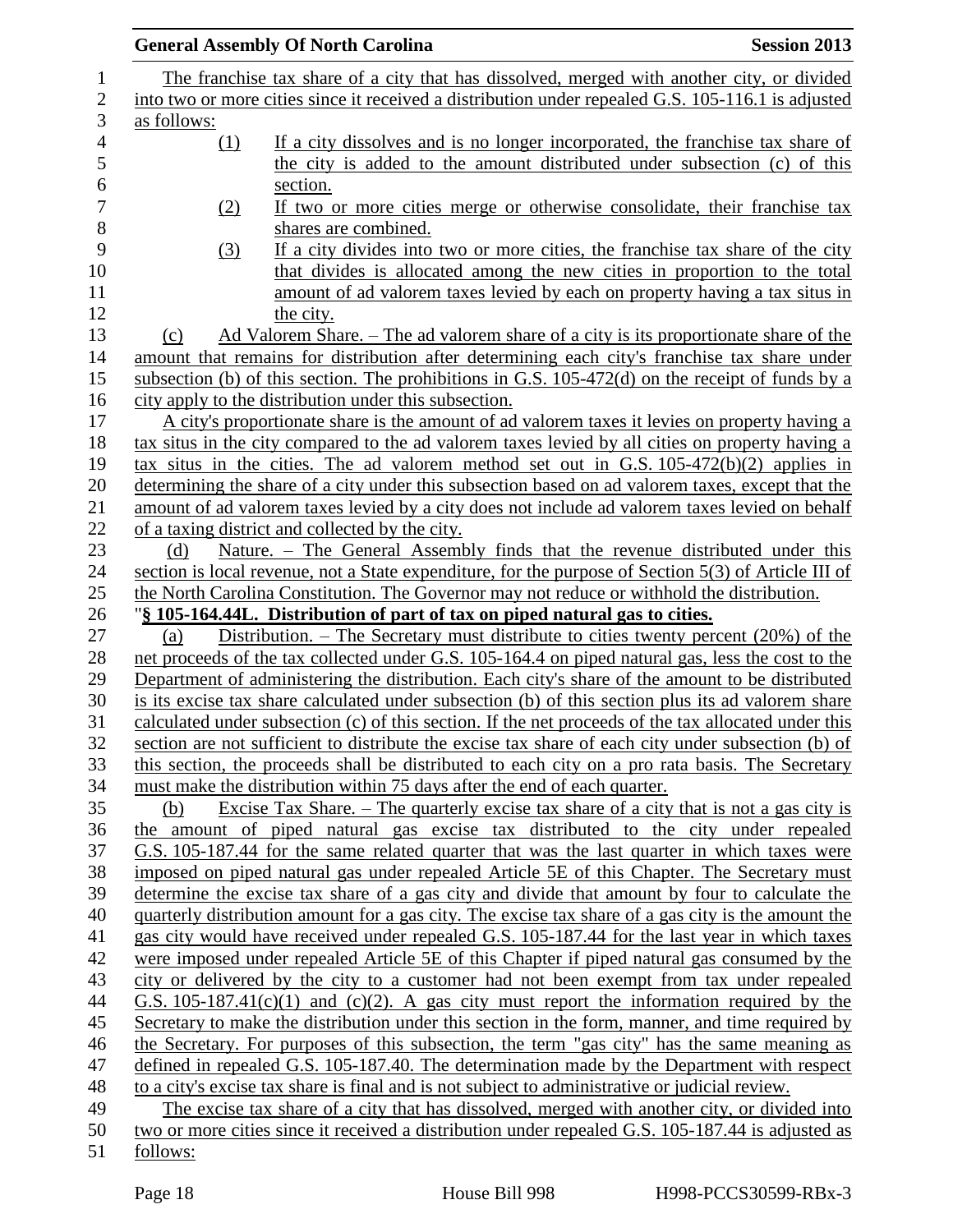|                  |            | <b>General Assembly Of North Carolina</b>                                                            | <b>Session 2013</b> |
|------------------|------------|------------------------------------------------------------------------------------------------------|---------------------|
| 1                | (1)        | If a city dissolves and is no longer incorporated, the excise tax share of the                       |                     |
| $\boldsymbol{2}$ |            | city is added to the amount distributed under subsection (c) of this section.                        |                     |
| $\mathfrak{Z}$   | (2)        | If two or more cities merge or otherwise consolidate, their excise tax shares                        |                     |
| $\overline{4}$   |            | are combined.                                                                                        |                     |
| 5                | (3)        | If a city divides into two or more cities, the excise tax share of the city that                     |                     |
| $\boldsymbol{6}$ |            | divides is allocated among the new cities in proportion to the total amount of                       |                     |
| $\overline{7}$   |            | ad valorem taxes levied by each on property having a tax situs in the city.                          |                     |
| $8\,$            | (c)        | Ad Valorem Share. - The ad valorem share of a city is its proportionate share of the                 |                     |
| 9                |            | amount that remains for distribution after determining each city's excise tax share under            |                     |
| 10               |            | subsection (b) of this section. The prohibitions in G.S. $105-472$ (d) on the receipt of funds by a  |                     |
| 11               |            | city apply to the distribution under this subsection.                                                |                     |
| 12               |            | A city's proportionate share is the amount of ad valorem taxes it levies on property having a        |                     |
| 13               |            | tax situs in the city compared to the ad valorem taxes levied by all cities on property having a     |                     |
| 14               |            | tax situs in the cities. The ad valorem method set out in G.S. $105-472(b)(2)$ applies in            |                     |
| 15               |            | determining the share of a city under this section based on ad valorem taxes, except that the        |                     |
| 16               |            | amount of ad valorem taxes levied by a city does not include ad valorem taxes levied on behalf       |                     |
| 17               |            | of a taxing district and collected by the city.                                                      |                     |
| 18               | (d)        | Nature. - The General Assembly finds that the revenue distributed under this                         |                     |
| 19               |            | section is local revenue, not a State expenditure, for the purpose of Section 5(3) of Article III of |                     |
| 20               |            | the North Carolina Constitution. The Governor may not reduce or withhold the distribution."          |                     |
| 21               |            | <b>SECTION 4.3.(b)</b> This section is effective for quarters beginning on or after July             |                     |
| 22               | 1, 2014.   |                                                                                                      |                     |
| 23               |            | <b>SECTION 4.4.(a)</b> G.S. 160A-211 reads as rewritten:                                             |                     |
| 24               | "(c)       | Prohibition. $-$ A city may not impose a license, franchise, or privilege tax on a                   |                     |
| 25               |            | person engaged in any of the businesses listed in this subsection. These businesses are subject      |                     |
| 26               |            | to a State tax sales tax at the combined general rate for which the city receives a share of the tax |                     |
| 27               |            | revenue revenue or they are subject to the local sales tax.                                          |                     |
| 28               | (1)        | Supplying piped natural gas taxed under Article 5E of Chapter 105 of the                             |                     |
| 29               |            | General Statutes.gas.                                                                                |                     |
| 30               | (2)        | Providing telecommunications service taxed under G.S. 105-164.4(a)(4c).                              |                     |
| 31               | (3)        | Providing video programming taxed under G.S. 105-164.4(a)(6).                                        |                     |
| 32               | (4)        | Providing electricity. A city may continue to impose and collect the license,                        |                     |
| 33               |            | franchise, or privilege taxes on an electric power company that it imposed                           |                     |
| 34               |            | and collected on or before January 1, 1947, but it may not impose or collect                         |                     |
| 35               |            | any greater franchise, privilege, or license taxes, in the aggregate, on an                          |                     |
| 36               |            | electric power company that was imposed and collected on or before January                           |                     |
| 37               |            | 1, 1947."                                                                                            |                     |
| 38               |            | <b>SECTION 4.4.(b)</b> This section becomes effective July 1, 2014.                                  |                     |
| 39               |            | <b>SECTION 4.5.(a)</b> Section 3 of Chapter 347 of the 1965 Session Laws reads as                    |                     |
| 40               | rewritten: |                                                                                                      |                     |
| 41               |            | "Sec. 3. All property owned by Cape Hatteras Electric Membership Corporation and used                |                     |
| 42               |            | exclusively for the purpose of said corporation shall be held in the same manner and subject to      |                     |
| 43               |            | the same taxes and assessments is exempt from property taxes to the same extent as property          |                     |
| 44               |            | owned by any county or municipality of the State so long as said-the property is owned by said-      |                     |
| 45               |            | Cape Hatteras Electric Membership Corporation and is held and used by it solely for the              |                     |
| 46               |            | furnishing of electric energy to consumers on Hatteras Island and Ocracoke Island. Cape              |                     |
| 47               |            | Hatteras Electric Membership Corporation is subject to any other taxes to the same extent as         |                     |
| 48               |            | other electric membership corporations established under Chapter 117 of the General Statutes."       |                     |
| 49               |            | <b>SECTION 4.5.(b)</b> This section becomes effective July 1, 2014.                                  |                     |
| 50               |            |                                                                                                      |                     |
| 51               |            | PART V. ADMISSION CHARGES TO AN ENTERTAINMENT ACTIVITY                                               |                     |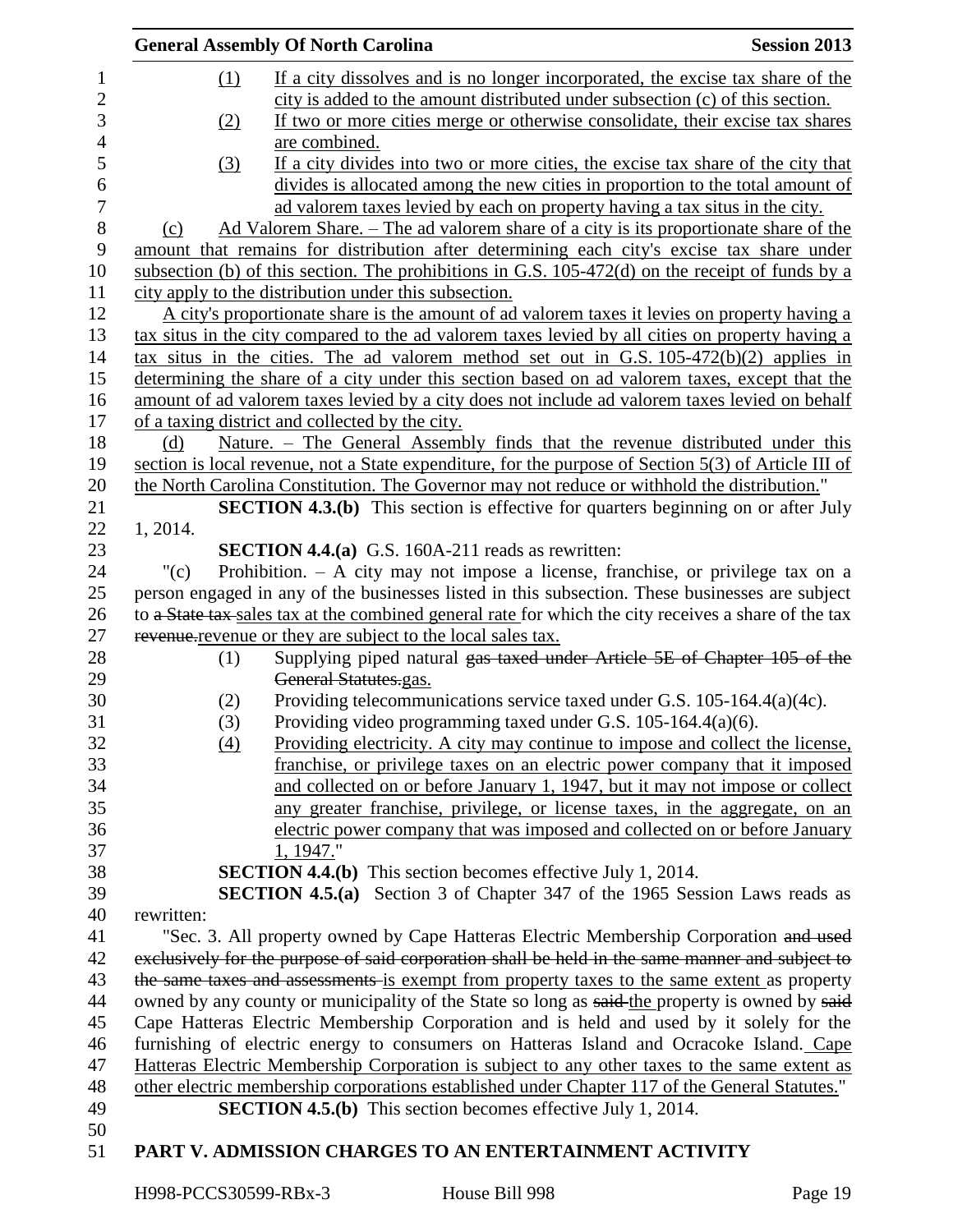| <b>General Assembly Of North Carolina</b> |                            |                                                                                                                                                         | <b>Session 2013</b> |
|-------------------------------------------|----------------------------|---------------------------------------------------------------------------------------------------------------------------------------------------------|---------------------|
|                                           |                            | <b>SECTION 5.(a)</b> G.S. 105-37.1, 105-38.1, and 105-40 are repealed.<br><b>SECTION 5.(b)</b> G.S. 105-164.4(a) is amended by adding the following new |                     |
| subdivision to read:                      |                            |                                                                                                                                                         |                     |
|                                           |                            | "§ 105-164.4. Tax imposed on retailers.                                                                                                                 |                     |
| (a)                                       |                            | A privilege tax is imposed on a retailer at the following percentage rates of the                                                                       |                     |
|                                           |                            | retailer's net taxable sales or gross receipts, as appropriate. The general rate of tax is four and                                                     |                     |
| three-quarters percent $(4.75\%)$ .       |                            |                                                                                                                                                         |                     |
|                                           |                            |                                                                                                                                                         |                     |
| (10)                                      |                            | The general rate of tax applies to admission charges to an entertainment                                                                                |                     |
|                                           |                            | activity listed in this subdivision. Offering any of these listed activities is a                                                                       |                     |
|                                           |                            | service. An admission charge includes a charge for a single ticket, a                                                                                   |                     |
|                                           |                            | multioccasion ticket, a seasonal pass, an annual pass, and a cover charge.                                                                              |                     |
|                                           |                            | An admission charge does not include a charge for amenities. If charges                                                                                 |                     |
|                                           |                            | for amenities are not separately stated on the face of an admission ticket,<br>then the charge for admission is considered to be equal to the admission |                     |
|                                           |                            | charge for a ticket to the same event that does not include amenities and is                                                                            |                     |
|                                           |                            | for a seat located directly in front of or closest to a seat that includes                                                                              |                     |
|                                           | amenities.                 |                                                                                                                                                         |                     |
|                                           |                            | When an admission ticket is resold and the price of the admission ticket                                                                                |                     |
|                                           |                            | is printed on the face of the ticket, the tax does not apply to the face price.                                                                         |                     |
|                                           |                            | When an admission ticket is resold and the price of the admission ticket is                                                                             |                     |
|                                           |                            | not printed on the face of the ticket, the tax applies to the difference between                                                                        |                     |
|                                           |                            | the amount the reseller paid for the ticket and the amount the reseller charges                                                                         |                     |
|                                           |                            | for the ticket.                                                                                                                                         |                     |
|                                           |                            | Admission charges to the following entertainment activities are subject                                                                                 |                     |
|                                           | to tax:                    |                                                                                                                                                         |                     |
|                                           | <u>a.</u>                  | A live performance or other live event of any kind.                                                                                                     |                     |
|                                           | <u>b.</u>                  | A motion picture or film.                                                                                                                               |                     |
|                                           | $\underline{c}$ .          | A museum, a cultural site, a garden, an exhibit, a show, or a similar                                                                                   |                     |
|                                           | <b>SECTION 5.(c)</b>       | attraction or a guided tour at any of these attractions."<br>G.S. 105-164.13 is amended by adding the following new                                     |                     |
| subdivision to read:                      |                            |                                                                                                                                                         |                     |
|                                           |                            | "§ 105-164.13. Retail sales and use tax.                                                                                                                |                     |
|                                           |                            | The sale at retail and the use, storage, or consumption in this State of the following tangible                                                         |                     |
|                                           |                            | personal property, digital property, and services are specifically exempted from the tax imposed                                                        |                     |
| by this Article:                          |                            |                                                                                                                                                         |                     |
|                                           |                            |                                                                                                                                                         |                     |
| (60)                                      |                            | Admission charges to any of the following entertainment activities:                                                                                     |                     |
|                                           | $\underline{\mathbf{a}}$ . | An event that is held at an elementary or secondary school and is                                                                                       |                     |
|                                           |                            | sponsored by the school.                                                                                                                                |                     |
|                                           | <u>b.</u>                  | A commercial agricultural fair that meets the requirements of                                                                                           |                     |
|                                           |                            | G.S. 106-520.1, as determined by the Commissioner of Agriculture.                                                                                       |                     |
|                                           | $\underline{c}$ .          | A festival or other recreational or entertainment activity that lasts no                                                                                |                     |
|                                           |                            | more than seven consecutive days and is sponsored by a nonprofit                                                                                        |                     |
|                                           |                            | entity that is exempt from tax under Article 4 of this Chapter and                                                                                      |                     |
|                                           |                            | uses the entire proceeds of the activity exclusively for the entity's                                                                                   |                     |
|                                           |                            | nonprofit purposes. This exemption applies to the first two activities                                                                                  |                     |
|                                           |                            | sponsored by the entity during a calendar year.                                                                                                         |                     |
|                                           | <u>d.</u>                  | A youth athletic contest sponsored by a nonprofit entity that is<br>exempt from tax under Article 4 of this Chapter. For the purpose of                 |                     |
|                                           |                            | this subdivision, a youth athletic contest is a contest in which each                                                                                   |                     |
|                                           |                            |                                                                                                                                                         |                     |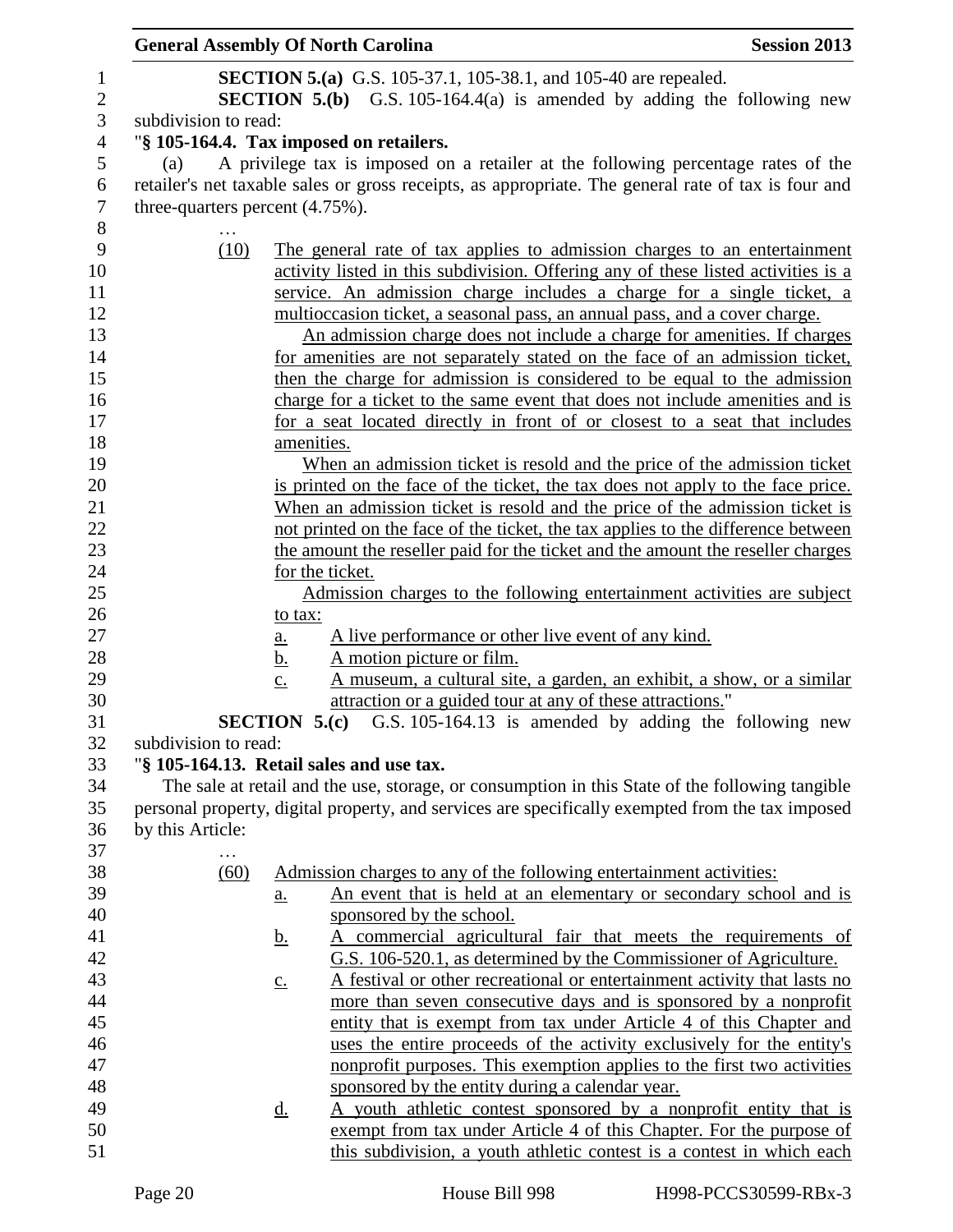|                                     | <b>General Assembly Of North Carolina</b>                                                                                                                                                 | <b>Session 2013</b> |
|-------------------------------------|-------------------------------------------------------------------------------------------------------------------------------------------------------------------------------------------|---------------------|
|                                     | participating athlete is less than 20 years of age at the time of                                                                                                                         |                     |
|                                     | enrollment.                                                                                                                                                                               |                     |
|                                     | A State attraction."<br>e.                                                                                                                                                                |                     |
|                                     | <b>SECTION 5.(d)</b> The following statutes are repealed:                                                                                                                                 |                     |
| G.S. 106-507                        |                                                                                                                                                                                           |                     |
| G.S. 106-516                        |                                                                                                                                                                                           |                     |
| G.S. 106-517                        |                                                                                                                                                                                           |                     |
| G.S. 106-518                        |                                                                                                                                                                                           |                     |
| G.S. 106-519                        |                                                                                                                                                                                           |                     |
| G.S. 106-520                        |                                                                                                                                                                                           |                     |
| G.S. 140-10.1                       |                                                                                                                                                                                           |                     |
|                                     | <b>SECTION 5.(e)</b> G.S. 105-164.10 reads as rewritten:                                                                                                                                  |                     |
|                                     | "§ 105-164.10. Retail bracket system.tax calculation.                                                                                                                                     |                     |
|                                     | For the convenience of the retailer in collecting the tax due under this Article, the Secretary                                                                                           |                     |
|                                     | shall-must prescribe tables that compute the tax due on sales by rounding off the amount of tax                                                                                           |                     |
|                                     | due to the nearest whole cent. The Secretary shall-must issue a separate table for each rate of                                                                                           |                     |
|                                     | tax that may apply to a sale, including the general rate established in G.S. 105-164.4,                                                                                                   |                     |
|                                     | preferential rates, and combined State and local rates. Use of the tables prescribed by the                                                                                               |                     |
|                                     | Secretary does not relieve a retailer of liability for the applicable rate of tax due on the gross                                                                                        |                     |
|                                     | receipts or net taxable sales of the retailer sale."                                                                                                                                      |                     |
|                                     |                                                                                                                                                                                           |                     |
|                                     | <b>SECTION 5.(f)</b> This section becomes effective January 1, 2014, and applies to<br>admissions purchased on or after that date. For admissions to a live event, the tax applies to the |                     |
|                                     | initial sale or resale of tickets occurring on or after that date; gross receipts received on or after                                                                                    |                     |
|                                     |                                                                                                                                                                                           |                     |
|                                     | January 1, 2014, for admission to a live event, for which the initial sale of tickets occurred                                                                                            |                     |
| G.S. 105-37.1.                      | before that date, other than gross receipts received by a ticket reseller, are taxable under                                                                                              |                     |
|                                     |                                                                                                                                                                                           |                     |
|                                     | PART VI. SERVICE CONTRACTS                                                                                                                                                                |                     |
|                                     | <b>SECTION 6.(a)</b> G.S. 105-164.3 is amended by adding a new subdivision to read:                                                                                                       |                     |
| "§ 105-164.3. Definitions.          |                                                                                                                                                                                           |                     |
|                                     | The following definitions apply in this Article:                                                                                                                                          |                     |
|                                     |                                                                                                                                                                                           |                     |
| $\cdots$                            |                                                                                                                                                                                           |                     |
| (38b)                               | <u>Service contract. – A warranty agreement, a maintenance agreement, a repair</u><br>contract, or a similar agreement or contract by which the seller agrees to                          |                     |
|                                     | maintain or repair tangible personal property.                                                                                                                                            |                     |
| $\pmb{\mathsf{H}}$                  |                                                                                                                                                                                           |                     |
|                                     |                                                                                                                                                                                           |                     |
|                                     | <b>SECTION 6.(b)</b> G.S. 105-164.4(a) is amended by adding the following new                                                                                                             |                     |
| subdivision to read:                |                                                                                                                                                                                           |                     |
|                                     | "§ 105-164.4. Tax imposed on retailers.                                                                                                                                                   |                     |
| (a)                                 | A privilege tax is imposed on a retailer at the following percentage rates of the                                                                                                         |                     |
|                                     | retailer's net taxable sales or gross receipts, as appropriate. The general rate of tax is four and                                                                                       |                     |
| three-quarters percent $(4.75\%)$ . |                                                                                                                                                                                           |                     |
|                                     |                                                                                                                                                                                           |                     |
| (11)                                | The general rate of tax applies to the sales price of a service contract."                                                                                                                |                     |
|                                     | <b>SECTION 6.(c)</b> G.S. 105-164.13 is amended by adding two new subdivisions to                                                                                                         |                     |
| read:                               |                                                                                                                                                                                           |                     |
|                                     | "§ 105-164.13. Retail sales and use tax.                                                                                                                                                  |                     |
|                                     | The sale at retail and the use, storage, or consumption in this State of the following tangible                                                                                           |                     |
|                                     | personal property, digital property, and services are specifically exempted from the tax imposed                                                                                          |                     |
| by this Article:                    |                                                                                                                                                                                           |                     |
|                                     |                                                                                                                                                                                           |                     |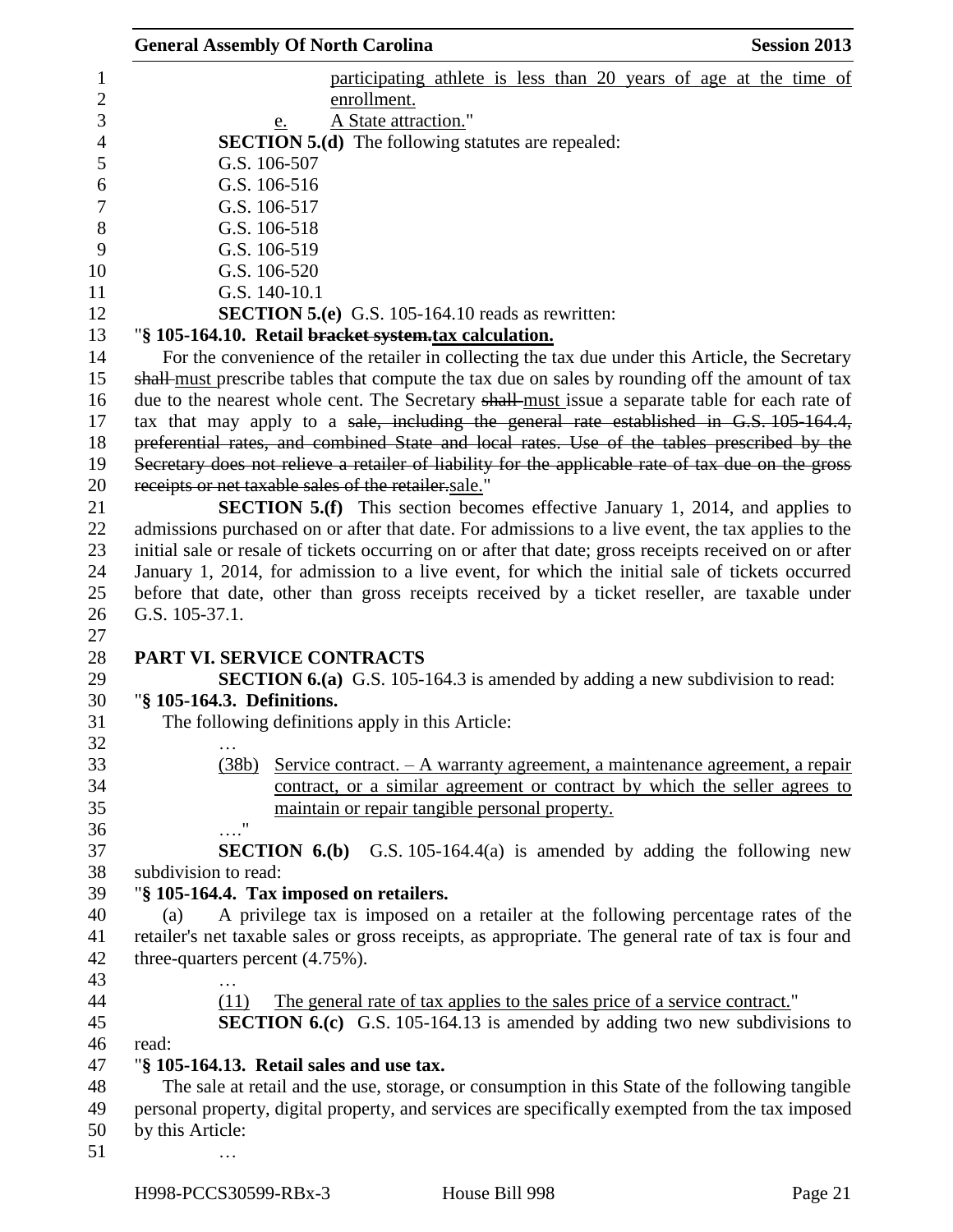|                  |                      |      | <b>General Assembly Of North Carolina</b>                                                            | <b>Session 2013</b> |
|------------------|----------------------|------|------------------------------------------------------------------------------------------------------|---------------------|
| $\mathbf{1}$     |                      | (61) | A service contract for tangible personal property that is provided for any of                        |                     |
| $\overline{2}$   |                      |      | the following:                                                                                       |                     |
| $\mathfrak{Z}$   |                      |      | An item exempt from tax under this Article, other than an item<br>$a_{\cdot}$                        |                     |
| $\overline{4}$   |                      |      | exempt from tax under G.S. 105-164.13(32).                                                           |                     |
| 5                |                      |      | A transmission, distribution, or other network asset contained on<br>$\mathbf{b}$ .                  |                     |
| 6                |                      |      | utility-owned land, right-of-way, or easement.                                                       |                     |
| $\boldsymbol{7}$ |                      | (62) | An item used to maintain or repair tangible personal property pursuant to a                          |                     |
| $\, 8$           |                      |      | service contract if the purchaser of the contract is not charged for the item."                      |                     |
| 9                |                      |      | <b>SECTION 6.(d)</b> This section becomes effective January 1, 2014, and applies to                  |                     |
| 10               |                      |      | sales made on or after that date.                                                                    |                     |
| 11               |                      |      |                                                                                                      |                     |
| 12               |                      |      | PART VII. ELIMINATE ESTATE TAX                                                                       |                     |
| 13               |                      |      | <b>SECTION 7.(a)</b> Article 1A of Chapter 105 of the General Statutes is repealed.                  |                     |
| 14               |                      |      | <b>SECTION 7.(b)</b> G.S. 105-241.10 reads as rewritten:                                             |                     |
| 15               |                      |      | "§ 105-241.10. Limit on refunds and assessments after a federal determination.                       |                     |
| 16               |                      |      | The limitations in this section apply when a taxpayer files a timely return reflecting a             |                     |
| 17               |                      |      | federal determination that affects the amount of State tax payable and the general statute of        |                     |
| 18               |                      |      | limitations for requesting a refund or proposing an assessment of the State tax has expired. A       |                     |
| 19               |                      |      | federal determination is a correction or final determination by the federal government of the        |                     |
| 20               |                      |      | amount of a federal tax due. A return reflecting a federal determination is timely if it is filed    |                     |
| 21               |                      |      | within the time required by G.S. 105-32.8, 105-130.20G.S. 105-130.20, 105-159, 105-160.8, or         |                     |
| 22               |                      |      | 105-163.6A, as appropriate. The limitations are:                                                     |                     |
| 23               |                      | (1)  | Refund. $-$ A taxpayer is allowed a refund only if the refund is the result of                       |                     |
| 24               |                      |      | adjustments related to the federal determination.                                                    |                     |
| 25               |                      | (2)  | Assessment. $-$ A taxpayer is liable for additional tax only if the additional                       |                     |
| 26               |                      |      | tax is the result of adjustments related to the federal determination. A                             |                     |
| 27               |                      |      | proposed assessment may not include an amount that is outside the scope of                           |                     |
| 28               |                      |      | this liability."                                                                                     |                     |
| 29               |                      |      | <b>SECTION 7.(c)</b> G.S. 105-236(a)(5) reads as rewritten:                                          |                     |
| 30               | " $(a)$              |      | Penalties. – The following civil penalties and criminal offenses apply:                              |                     |
| 31               |                      |      |                                                                                                      |                     |
| 32               |                      | (5)  | Negligence. $-$                                                                                      |                     |
| 33               |                      |      |                                                                                                      |                     |
| 34               |                      |      | Estate tax deficiencies. This subdivision does not apply to estate<br>$e_{\tau}$                     |                     |
| 35               |                      |      | tax deficiencies that are the result of valuation understatements.                                   |                     |
| 36               |                      |      | $^{\prime\prime}$                                                                                    |                     |
| 37               |                      |      | <b>SECTION 7.(d)</b> This section becomes effective January 1, 2013, and applies to the              |                     |
| 38               |                      |      | estates of decedents dying on or after that date.                                                    |                     |
| 39               |                      |      |                                                                                                      |                     |
| 40               |                      |      | PART VIII. CAP EXCISE TAX ON MOTOR FUEL                                                              |                     |
| 41               |                      |      | <b>SECTION 8.(a)</b> Notwithstanding G.S. 105-449.80(a), for the period October 1,                   |                     |
| 42               |                      |      | 2013, through June 30, 2015, the motor fuel excise tax rate may not exceed thirty-seven and          |                     |
| 43               |                      |      | one-half cents $(37 \frac{1}{2}\phi)$ a gallon.                                                      |                     |
| 44               |                      |      | <b>SECTION 8.(b)</b> This section is effective when it becomes law.                                  |                     |
| 45               |                      |      |                                                                                                      |                     |
| 46               |                      |      | <b>PART IX. STUDY AND EFFECTIVE DATE</b>                                                             |                     |
| 47               |                      |      | <b>SECTION 9.(a)</b> This act does not affect the rights or liabilities of the State, a              |                     |
| 48               |                      |      | taxpayer, or another person arising under a statute amended or repealed by this act before the       |                     |
| 49               |                      |      | effective date of its amendment or repeal; nor does it affect the right to any refund or credit of a |                     |
| 50               |                      |      | tax that accrued under the amended or repealed statute before the effective date of its              |                     |
| 51               | amendment or repeal. |      |                                                                                                      |                     |
|                  |                      |      |                                                                                                      |                     |